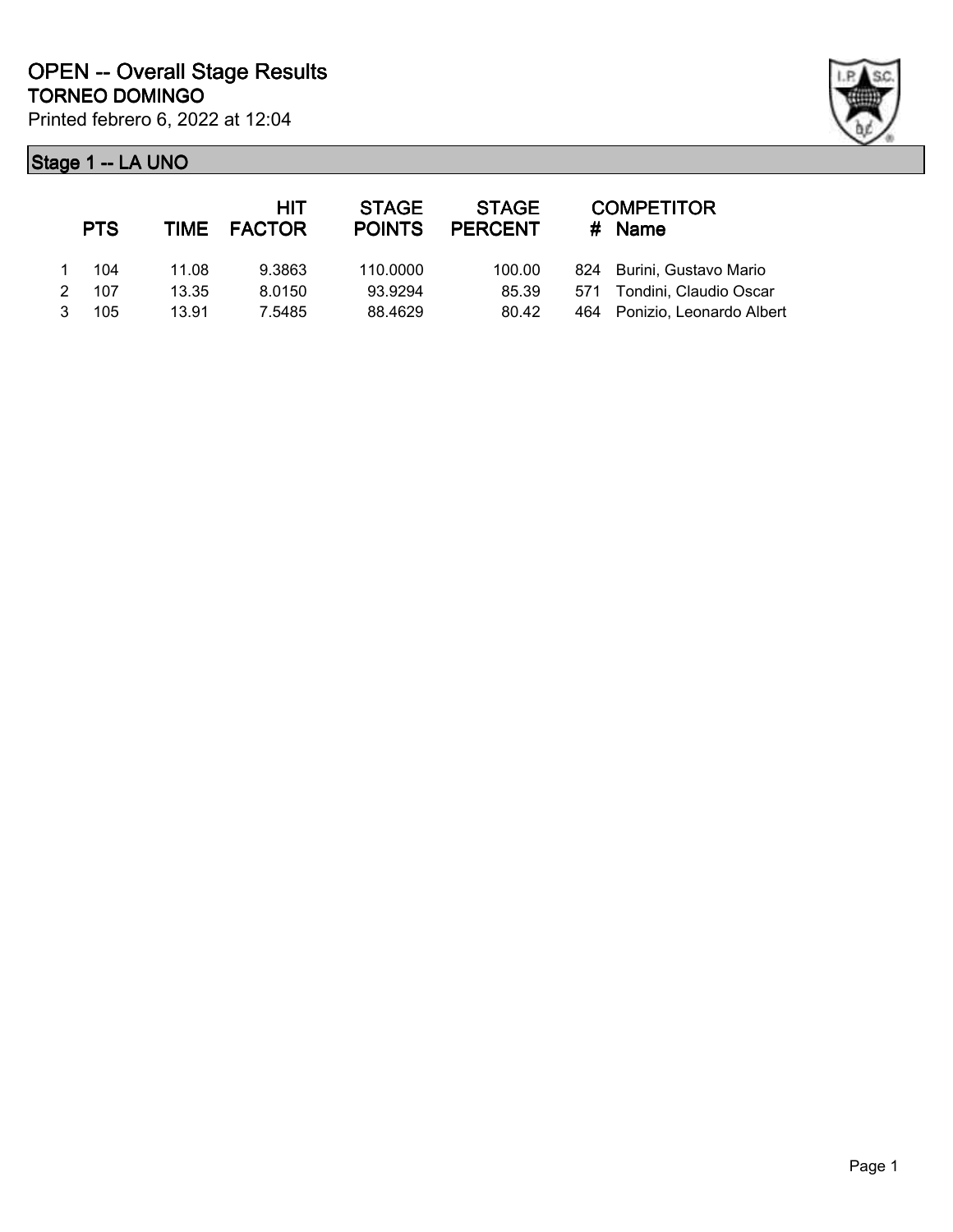

|               | <b>PTS</b> |       | <b>HIT</b><br>TIME FACTOR | <b>STAGE</b><br><b>POINTS</b> | <b>STAGE</b><br><b>PERCENT</b> |     | <b>COMPETITOR</b><br># Name    |
|---------------|------------|-------|---------------------------|-------------------------------|--------------------------------|-----|--------------------------------|
|               | 108        | 15.10 | 7.1523                    | 110,0000                      | 100.00                         |     | 398 Minorini Lima, Juan Martín |
| $\mathcal{P}$ | 106        | 16.82 | 6.3020                    | 96.9228                       | 88.11                          | 731 | Vargas, Mario Elias            |
|               | 100        | 16.55 | 6.0423                    | 92.9283                       | 84.48                          |     | 199 Cots, Gustavo Javier       |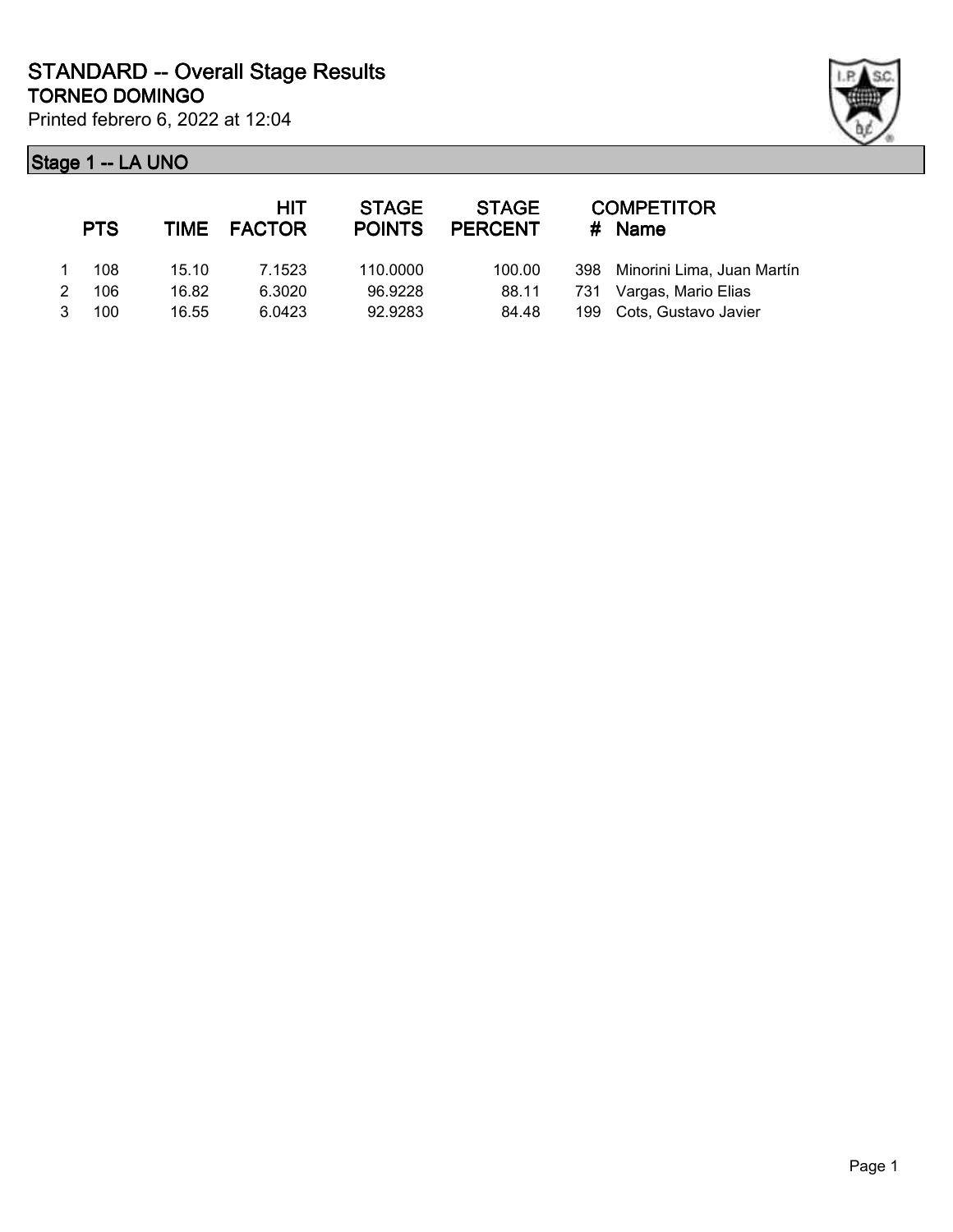Printed febrero 6, 2022 at 12:04



|                | <b>PTS</b> | <b>TIME</b> | <b>HIT</b><br><b>FACTOR</b> | <b>STAGE</b><br><b>POINTS</b> | <b>STAGE</b><br><b>PERCENT</b> | #    | <b>COMPETITOR</b><br><b>Name</b> |
|----------------|------------|-------------|-----------------------------|-------------------------------|--------------------------------|------|----------------------------------|
| 1              | 102        | 13.17       | 7.7449                      | 110.0000                      | 100.00                         | 38   | Zoppi, Daniel                    |
| $\overline{2}$ | 104        | 13.69       | 7.5968                      | 107.8967                      | 98.09                          | 172  | Ces, Christian Danie             |
| 3              | 108        | 14.69       | 7.3519                      | 104.4192                      | 94.93                          | 272  | Gentile, Diego Cesar             |
| 4              | 106        | 15.68       | 6.7602                      | 96.0148                       | 87.29                          | 1111 | Lotero, Brian Emanuel            |
| 5              | 106        | 16.14       | 6.5675                      | 93.2783                       | 84.80                          | 555  | Spano, Mariano Pablo             |
| 6              | 106        | 16.24       | 6.5271                      | 92.7039                       | 84.28                          | 241  | Fava, Leopoldo Luis              |
| $\overline{7}$ | 94         | 14.84       | 6.3342                      | 89.9647                       | 81.79                          | 107  | Baigorria, Omar Horacio          |
| 8              | 100        | 16.53       | 6.0496                      | 85.9222                       | 78.11                          | 1174 | Jordan, Hugo                     |
| 9              | 106        | 17.84       | 5.9417                      | 84.3897                       | 76.72                          | 355  | López, Jorge Alberto             |
| 10             | 110        | 19.74       | 5.5724                      | 79.1451                       | 71.95                          | 1228 | Saulle, Dante Andres             |
| 11             | 104        | 18.72       | 5.5556                      | 78.9052                       | 71.73                          | 1250 | Rieiro, Santiago Tomas           |
| 12             | 104        | 18.76       | 5.5437                      | 78.7370                       | 71.58                          | 1514 | Pino, Jose Daniel                |
| 13             | 104        | 18.77       | 5.5408                      | 78.6950                       | 71.54                          | 1185 | Kwon, Ki Hwan                    |
| 14             | 108        | 20.31       | 5.3176                      | 75.5252                       | 68.66                          | 1495 | Rosas, Esteban Matias            |
| 15             | 94         | 19.16       | 4.9061                      | 69.6804                       | 63.35                          | 1725 | Meleguer, Mauricio Edgard        |
| 16             | 89         | 18.16       | 4.9009                      | 69.6069                       | 63.28                          | 1303 | Tejerina, Eduardo Martin         |
| 17             | 96         | 19.76       | 4.8583                      | 69.0022                       | 62.73                          | 43   | Jauregui, Martín                 |
| 18             | 98         | 20.27       | 4.8347                      | 68.6674                       | 62.42                          | 1538 | Naya, Christian                  |
| 19             | 100        | 20.75       | 4.8193                      | 68.4479                       | 62.23                          | 33   | Fink, Claudia                    |
| 20             | 90         | 19.68       | 4.5732                      | 64.9525                       | 59.05                          | 1254 | Majer, Maximiliano               |
| 21             | 100        | 22.88       | 4.3706                      | 62.0758                       | 56.43                          | 619  | Fiorese, Daniel Pedro            |
| 22             | 100        | 23.46       | 4.2626                      | 60.5411                       | 55.04                          | 1667 | Bastino, Emiliano Hernán         |
| 23             | 89         | 21.38       | 4.1628                      | 59.1236                       | 53.75                          | 615  | Crespo, Juan Jose                |
| 24             | 87         | 21.32       | 4.0807                      | 57.9576                       | 52.69                          | 1222 | Obljubek, Santiago               |
| 25             | 96         | 23.77       | 4.0387                      | 57.3615                       | 52.15                          | 114  | Bareiro, Andrea Celeste          |
| 26             | 100        | 24.94       | 4.0096                      | 56.9484                       | 51.77                          | 1148 | He, Chongfang                    |
| 27             | 72         | 17.96       | 4.0089                      | 56.9383                       | 51.76                          | 67   | Achille, Alejandro Manue         |
| 28             | 106        | 26.97       | 3.9303                      | 55.8217                       | 50.75                          | 611  | Troncoso, Camilo Horacio         |
| 29             | 94         | 23.92       | 3.9298                      | 55.8142                       | 50.74                          | 1397 | Safi, Fernando Andres            |
| 30             | 100        | 25.83       | 3.8715                      | 54.9862                       | 49.99                          | 1485 | Alvarez Berro, Aditardo Cesar    |
| 31             | 102        | 26.42       | 3.8607                      | 54.8335                       | 49.85                          | 1708 | Garcia, Adrian Mario             |
| 32             | 93         | 24.96       | 3.7260                      | 52.9196                       | 48.11                          | 1227 | Raffo, Martin Alberto            |
| 33             | 102        | 28.80       | 3.5417                      | 50.3021                       | 45.73                          | 717  | Couceiro, Fernando               |
| 34             | 100        | 28.49       | 3.5100                      | 49.8524                       | 45.32                          | 1585 | Hay Chaia, Matias                |
| 35             | 92         | 26.24       | 3.5061                      | 49.7969                       | 45.27                          | 1498 | Espinola, Alejandro Oscar        |
| 36             | 104        | 30.59       | 3.3998                      | 48.2872                       | 43.90                          | 1726 | Montozzi, Leonardo Javier        |
| 37             | 87         | 26.69       | 3.2596                      | 46.2966                       | 42.09                          | 1246 | Soriano, Fernando Cesar          |
| 38             | 102        | 35.57       | 2.8676                      | 40.7281                       | 37.03                          | 1709 | Ioras, Sergio Gustavo            |
| 39             | 104        | 38.59       | 2.6950                      | 38.2769                       | 34.80                          | 1553 | Ghiglione, Martin                |
| 40             | 89         | 33.98       | 2.6192                      | 37.2002                       | 33.82                          | 415  | Nicora, Carlos Amadeo            |
| 41             | 73         | 34.73       | 2.1019                      | 29.8536                       | 27.14                          | 1683 | Quan, Yongxue                    |
| 42             | 96         | 59.39       | 1.6164                      | 22.9581                       | 20.87                          | 1640 | Guerreiro, Jose Marcelo          |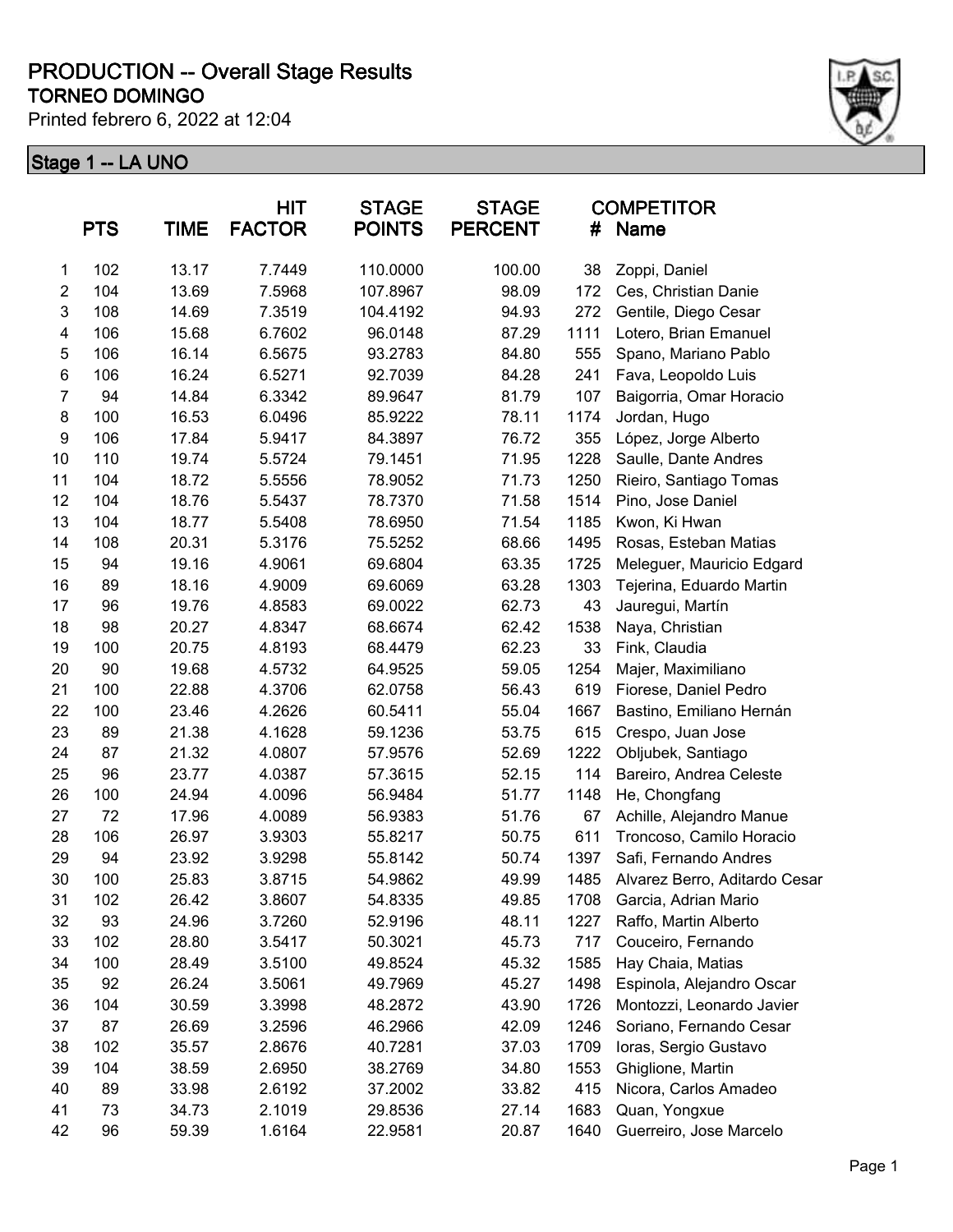

|   | <b>PTS</b> | <b>TIME</b> | HIT<br><b>FACTOR</b> | <b>STAGE</b><br><b>POINTS</b> | <b>STAGE</b><br><b>PERCENT</b> |     | <b>COMPETITOR</b><br>$#$ Name |
|---|------------|-------------|----------------------|-------------------------------|--------------------------------|-----|-------------------------------|
|   | 91         | 12.22       | 7.4468               | 110.0000                      | 100.00                         | 267 | Gashu, Juan Andrés            |
| 2 | 94         | 14.50       | 6.4828               | 95.7596                       | 87.05                          | 799 | Silva, Lucas                  |
| 3 | 100        | 16.39       | 6.1013               | 90.1246                       | 81.93                          |     | 116 Barrios, Martin           |
|   | 88         | 21.74       | 4.0478               | 59.7924                       | 54.36                          | 957 | Ortelli, Martín               |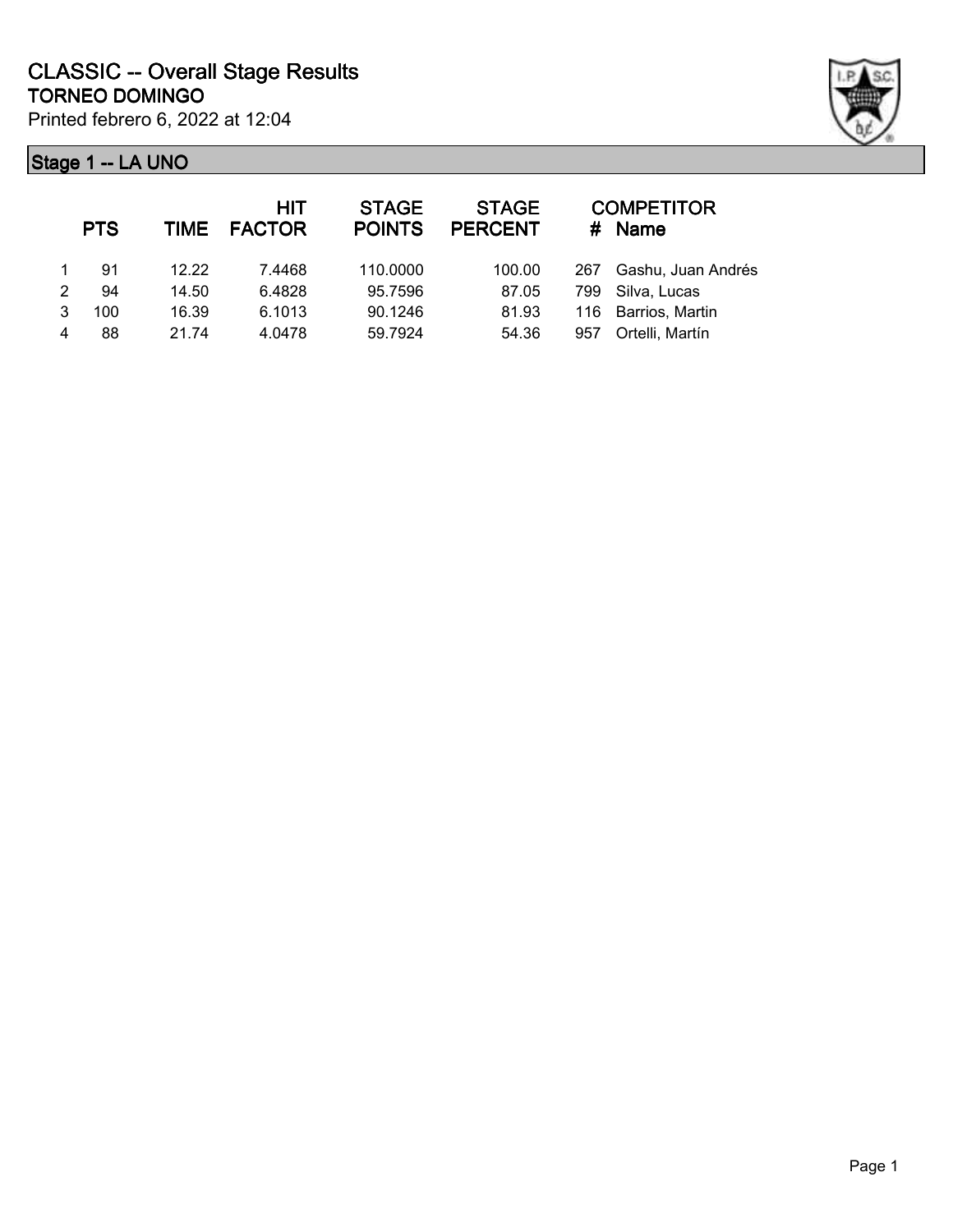

|               | <b>PTS</b> |       | HIT<br>TIME FACTOR | <b>STAGE</b><br><b>POINTS</b> | <b>STAGE</b><br><b>PERCENT</b> | <b>COMPETITOR</b><br>$#$ Name |
|---------------|------------|-------|--------------------|-------------------------------|--------------------------------|-------------------------------|
|               | 1 117      | 16.08 | 7.2761             | 125,0000                      | 100.00                         | 571 Tondini, Claudio Oscar    |
| $\mathcal{P}$ | 120        | 18.70 | 6.4171             | 110.2427                      | 88.19                          | 464 Ponizio, Leonardo Albert  |
| 3             | 120        | 19.53 | 6.1444             | 105.5575                      | 84.45                          | 824 Burini, Gustavo Mario     |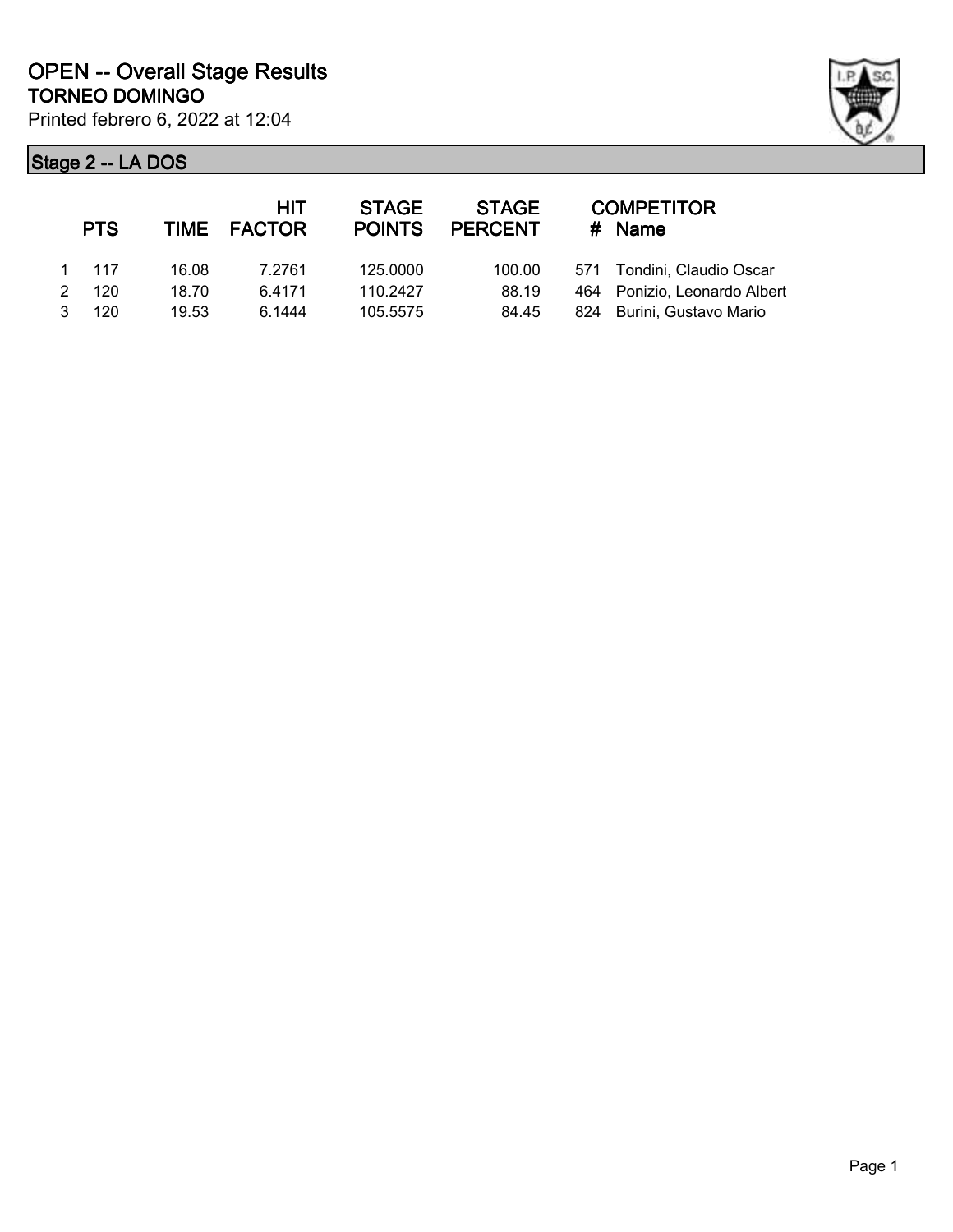

|   | <b>PTS</b>    |       | <b>HIT</b><br>TIME FACTOR | <b>STAGE</b><br><b>POINTS</b> | <b>STAGE</b><br><b>PERCENT</b> | <b>COMPETITOR</b><br>$#$ Name  |
|---|---------------|-------|---------------------------|-------------------------------|--------------------------------|--------------------------------|
|   | $1 \quad 111$ | 18.79 | 5.9074                    | 125,0000                      | 100.00                         | 199 Cots, Gustavo Javier       |
|   | 120           | 21.21 | 5.6577                    | 119.7166                      | 95.77                          | 731 Vargas, Mario Elias        |
| 3 | 112           | 34.79 | 3.2193                    | 68.1204                       | 54.50                          | 398 Minorini Lima, Juan Martín |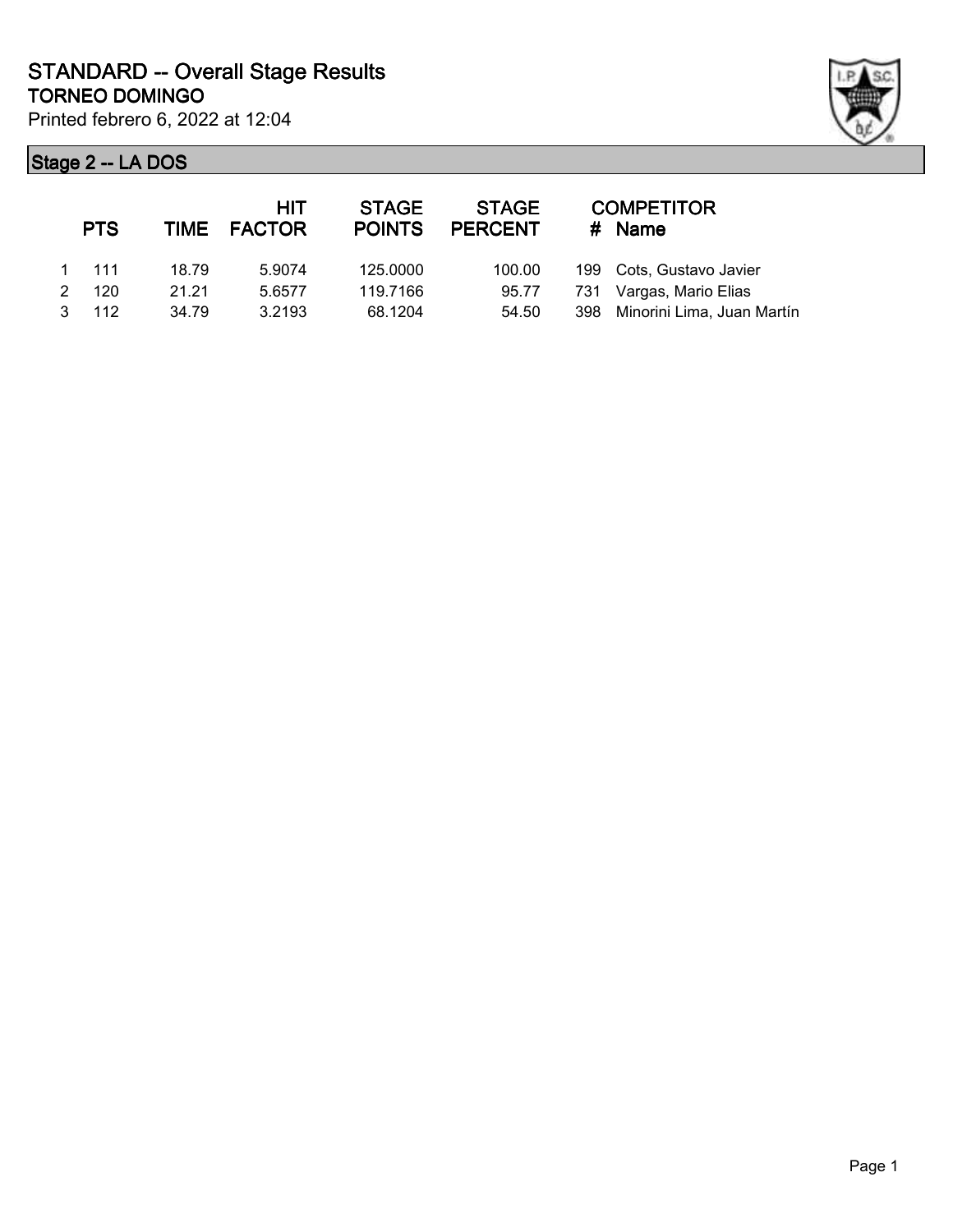Printed febrero 6, 2022 at 12:04



|                  | <b>PTS</b> | <b>TIME</b> | <b>HIT</b><br><b>FACTOR</b> | <b>STAGE</b><br><b>POINTS</b> | <b>STAGE</b><br><b>PERCENT</b> | #    | <b>COMPETITOR</b><br>Name     |
|------------------|------------|-------------|-----------------------------|-------------------------------|--------------------------------|------|-------------------------------|
| $\mathbf 1$      | 117        | 17.01       | 6.8783                      | 125.0000                      | 100.00                         | 38   | Zoppi, Daniel                 |
| $\boldsymbol{2}$ | 115        | 17.59       | 6.5378                      | 118.8120                      | 95.05                          | 272  | Gentile, Diego Cesar          |
| 3                | 117        | 19.34       | 6.0496                      | 109.9405                      | 87.95                          | 241  | Fava, Leopoldo Luis           |
| 4                | 117        | 19.73       | 5.9301                      | 107.7674                      | 86.21                          | 172  | Ces, Christian Danie          |
| $\sqrt{5}$       | 117        | 19.85       | 5.8942                      | 107.1159                      | 85.69                          | 107  | Baigorria, Omar Horacio       |
| $\,6$            | 117        | 19.86       | 5.8912                      | 107.0619                      | 85.65                          | 555  | Spano, Mariano Pablo          |
| $\overline{7}$   | 113        | 19.98       | 5.6557                      | 102.7807                      | 82.22                          | 355  | López, Jorge Alberto          |
| 8                | 115        | 20.41       | 5.6345                      | 102.3961                      | 81.92                          | 1111 | Lotero, Brian Emanuel         |
| $\boldsymbol{9}$ | 111        | 19.82       | 5.6004                      | 101.7766                      | 81.42                          | 1495 | Rosas, Esteban Matias         |
| 10               | 115        | 21.97       | 5.2344                      | 95.1254                       | 76.10                          | 1185 | Kwon, Ki Hwan                 |
| 11               | 115        | 23.06       | 4.9870                      | 90.6290                       | 72.50                          | 1227 | Raffo, Martin Alberto         |
| 12               | 123        | 24.97       | 4.9259                      | 89.5190                       | 71.62                          | 1303 | Tejerina, Eduardo Martin      |
| 13               | 111        | 22.84       | 4.8599                      | 88.3192                       | 70.66                          | 67   | Achille, Alejandro Manue      |
| 14               | 108        | 22.38       | 4.8257                      | 87.6985                       | 70.16                          | 1667 | Bastino, Emiliano Hernán      |
| 15               | 96         | 20.52       | 4.6784                      | 85.0202                       | 68.02                          | 43   | Jauregui, Martín              |
| 16               | 109        | 23.62       | 4.6147                      | 83.8639                       | 67.09                          | 1148 | He, Chongfang                 |
| 17               | 111        | 24.14       | 4.5982                      | 83.5630                       | 66.85                          | 1514 | Pino, Jose Daniel             |
| 18               | 117        | 25.52       | 4.5846                      | 83.3170                       | 66.65                          | 1250 | Rieiro, Santiago Tomas        |
| 19               | 107        | 23.98       | 4.4621                      | 81.0892                       | 64.87                          | 1725 | Meleguer, Mauricio Edgard     |
| 20               | 117        | 26.48       | 4.4184                      | 80.2964                       | 64.24                          | 619  | Fiorese, Daniel Pedro         |
| 21               | 96         | 22.12       | 4.3400                      | 78.8705                       | 63.10                          | 1174 | Jordan, Hugo                  |
| 22               | 105        | 25.48       | 4.1209                      | 74.8891                       | 59.91                          | 33   | Fink, Claudia                 |
| 23               | 105        | 25.55       | 4.1096                      | 74.6839                       | 59.75                          | 1222 | Obljubek, Santiago            |
| 24               | 117        | 28.53       | 4.1009                      | 74.5268                       | 59.62                          | 1708 | Garcia, Adrian Mario          |
| 25               | 123        | 30.02       | 4.0973                      | 74.4600                       | 59.57                          | 611  | Troncoso, Camilo Horacio      |
| 26               | 100        | 24.89       | 4.0177                      | 73.0136                       | 58.41                          | 1228 | Saulle, Dante Andres          |
| 27               | 113        | 28.91       | 3.9087                      | 71.0328                       | 56.83                          | 1640 | Guerreiro, Jose Marcelo       |
| 28               | 117        | 30.83       | 3.7950                      | 68.9669                       | 55.17                          | 717  | Couceiro, Fernando            |
| 29               | 119        | 32.48       | 3.6638                      | 66.5824                       | 53.27                          | 1538 | Naya, Christian               |
| 30               | 115        | 32.03       | 3.5904                      | 65.2483                       | 52.20                          | 1553 | Ghiglione, Martin             |
| 31               | 113        | 32.35       | 3.4930                      | 63.4794                       | 50.78                          | 1498 | Espinola, Alejandro Oscar     |
| 32               | 103        | 30.07       | 3.4253                      | 62.2490                       | 49.80                          | 1585 | Hay Chaia, Matias             |
| 33               | 101        | 32.21       | 3.1357                      | 56.9848                       | 45.59                          | 1246 | Soriano, Fernando Cesar       |
| 34               | 102        | 32.87       | 3.1031                      | 56.3935                       | 45.11                          | 114  | Bareiro, Andrea Celeste       |
| 35               | 87         | 28.35       | 3.0688                      | 55.7692                       | 44.62                          | 615  | Crespo, Juan Jose             |
| 36               | 94         | 31.32       | 3.0013                      | 54.5424                       | 43.63                          | 415  | Nicora, Carlos Amadeo         |
| 37               | 90         | 30.89       | 2.9136                      | 52.9484                       | 42.36                          | 1254 | Majer, Maximiliano            |
| 38               | 117        | 48.17       | 2.4289                      | 44.1405                       | 35.31                          | 1726 | Montozzi, Leonardo Javier     |
| 39               | 119        | 49.27       | 2.4153                      | 43.8928                       | 35.11                          | 1485 | Alvarez Berro, Aditardo Cesar |
| 40               | 69         | 28.75       | 2.4000                      | 43.6154                       | 34.89                          | 1397 | Safi, Fernando Andres         |
| 41               | 104        | 48.28       | 2.1541                      | 39.1466                       | 31.32                          | 1709 | Ioras, Sergio Gustavo         |
| 42               | 64         | 40.35       | 1.5861                      | 28.8247                       | 23.06                          | 1683 | Quan, Yongxue                 |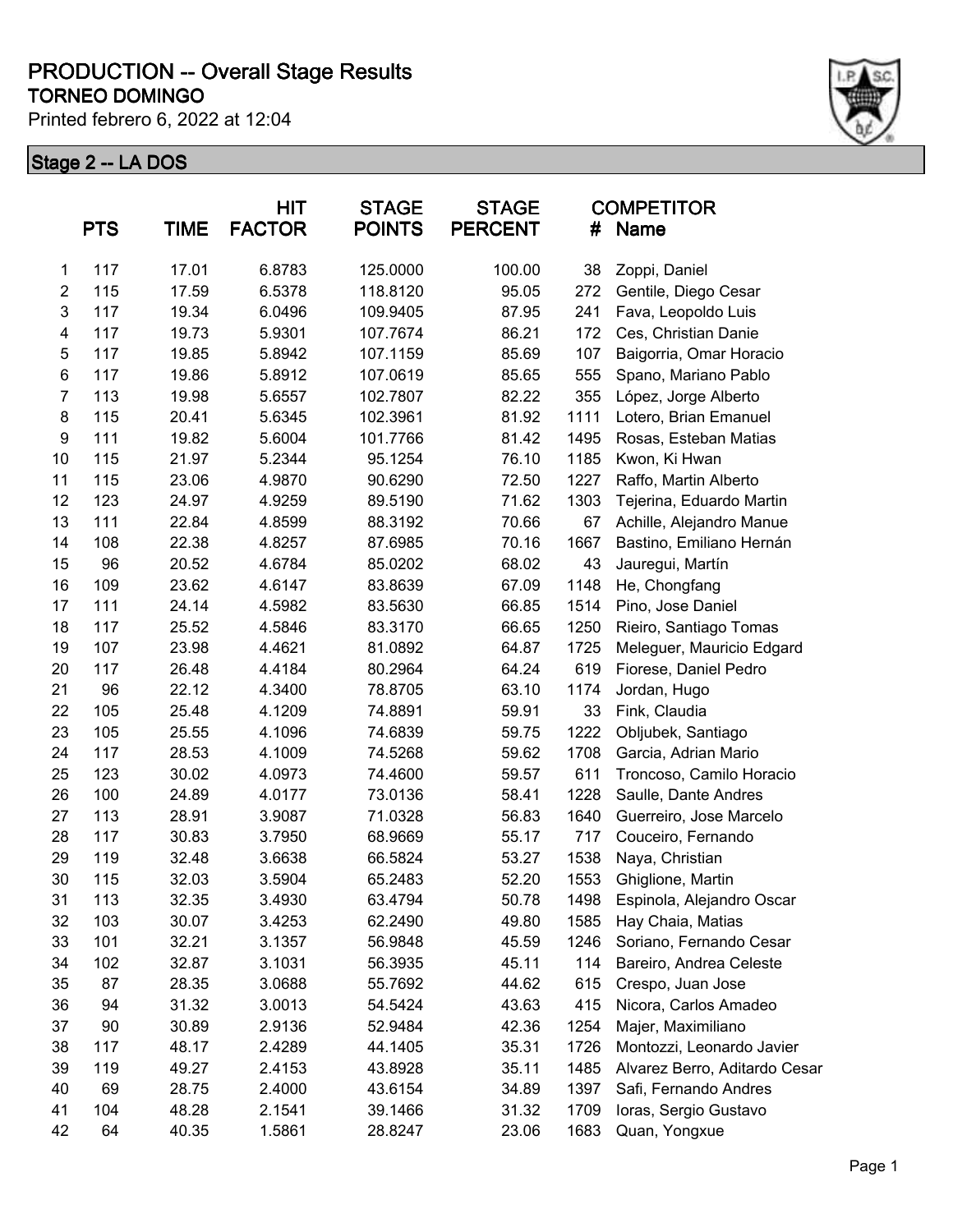

|   | <b>PTS</b> | TIME  | <b>HIT</b><br><b>FACTOR</b> | <b>STAGE</b><br><b>POINTS</b> | <b>STAGE</b><br><b>PERCENT</b> |     | <b>COMPETITOR</b><br># Name |
|---|------------|-------|-----------------------------|-------------------------------|--------------------------------|-----|-----------------------------|
|   | 113        | 15.90 | 7.1069                      | 125.0000                      | 100.00                         |     | 799 Silva, Lucas            |
| 2 | 101        | 19.57 | 5.1610                      | 90.7735                       | 72.62                          |     | 116 Barrios, Martin         |
| 3 | 99         | 22.26 | 4.4474                      | 78.2238                       | 62.58                          | 957 | Ortelli, Martín             |
|   | 0          | 15.71 | 0.0000                      | 0.0000                        | 0.00                           | 267 | Gashu, Juan Andrés          |
|   |            |       |                             |                               |                                |     |                             |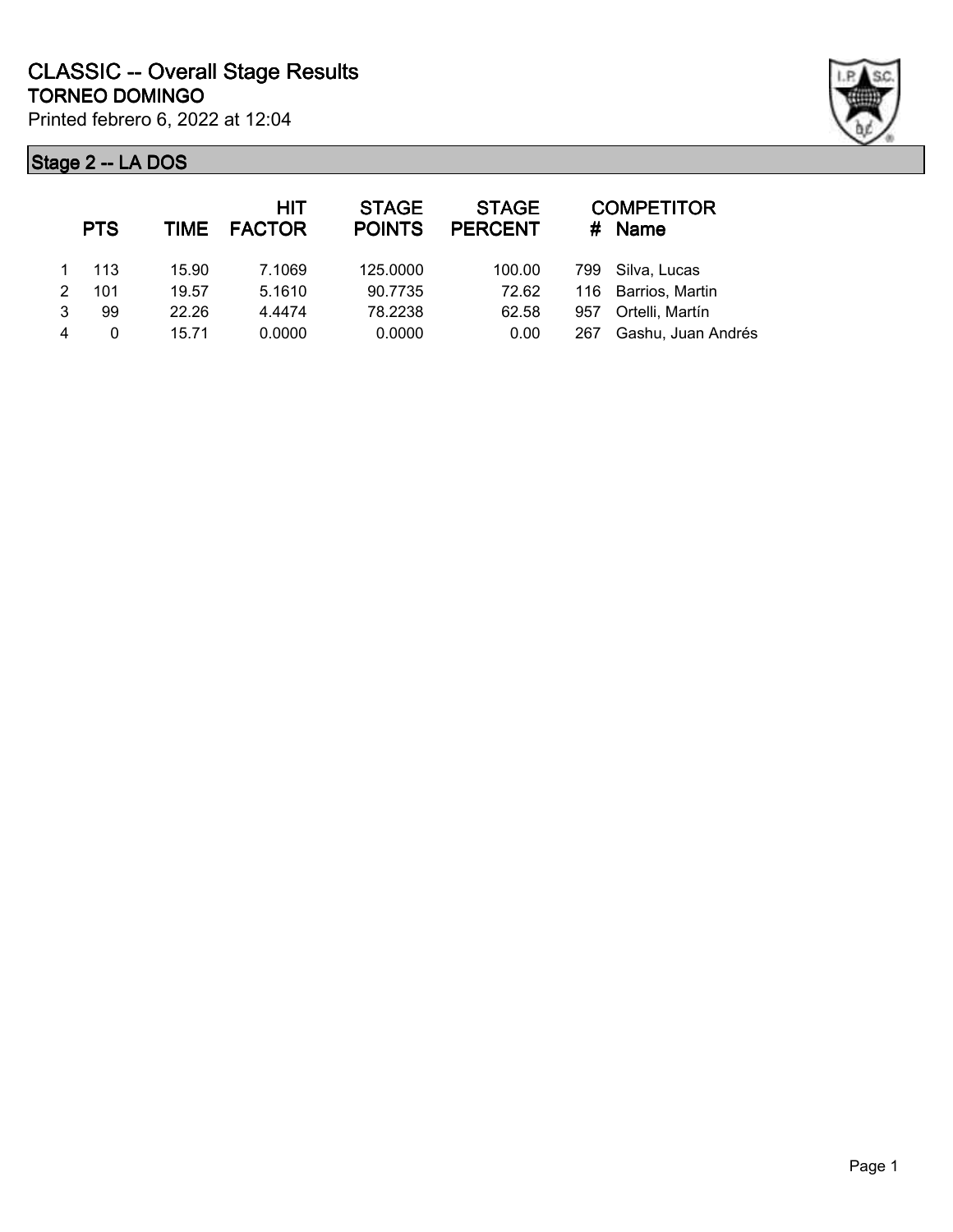

|   | <b>PTS</b> |       | <b>HIT</b><br>TIME FACTOR | <b>STAGE</b><br><b>POINTS</b> | <b>STAGE</b><br><b>PERCENT</b> | #   | <b>COMPETITOR</b><br>Name  |
|---|------------|-------|---------------------------|-------------------------------|--------------------------------|-----|----------------------------|
|   | 69         | 12.75 | 5.4118                    | 70.0000                       | 100.00                         |     | 571 Tondini, Claudio Oscar |
| 2 | 66         | 12.56 | 5.2548                    | 67.9694                       | 97.10                          |     | 824 Burini, Gustavo Mario  |
| 3 | 53         | 10.72 | 4.9440                    | 63.9500                       | 91.36                          | 464 | Ponizio, Leonardo Albert   |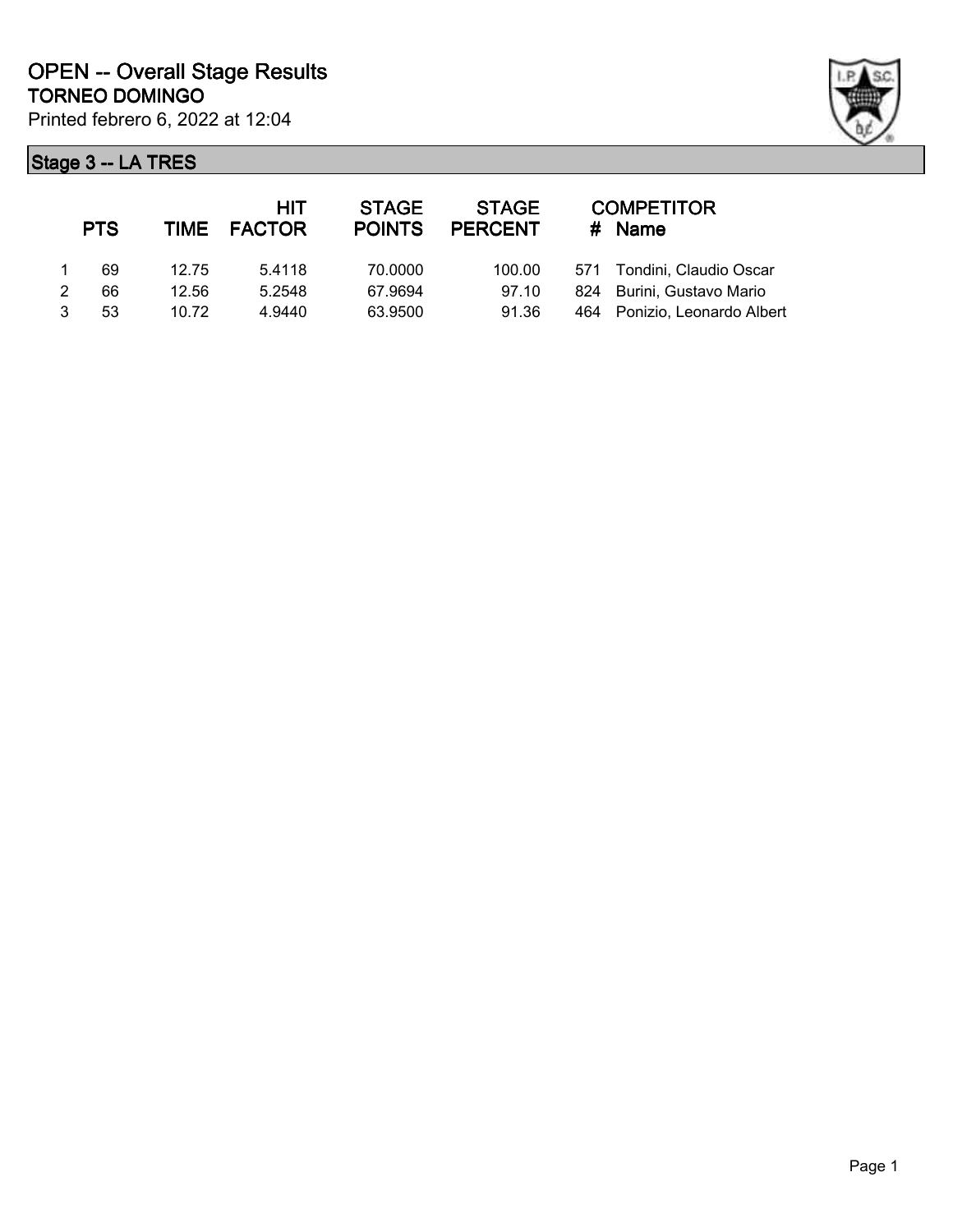

|   | <b>PTS</b> |       | <b>HIT</b><br>TIME FACTOR | <b>STAGE</b><br><b>POINTS</b> | <b>STAGE</b><br><b>PERCENT</b> | # | <b>COMPETITOR</b><br>Name      |
|---|------------|-------|---------------------------|-------------------------------|--------------------------------|---|--------------------------------|
|   | 56         | 11.02 | 5.0817                    | 70.0000                       | 100.00                         |   | 199 Cots, Gustavo Javier       |
| 2 | 66         | 13.84 | 4.7688                    | 65.6900                       | 93.84                          |   | 731 Vargas, Mario Elias        |
|   | 51         | 12.68 | 4.0221                    | 55.4042                       | 79.15                          |   | 398 Minorini Lima, Juan Martín |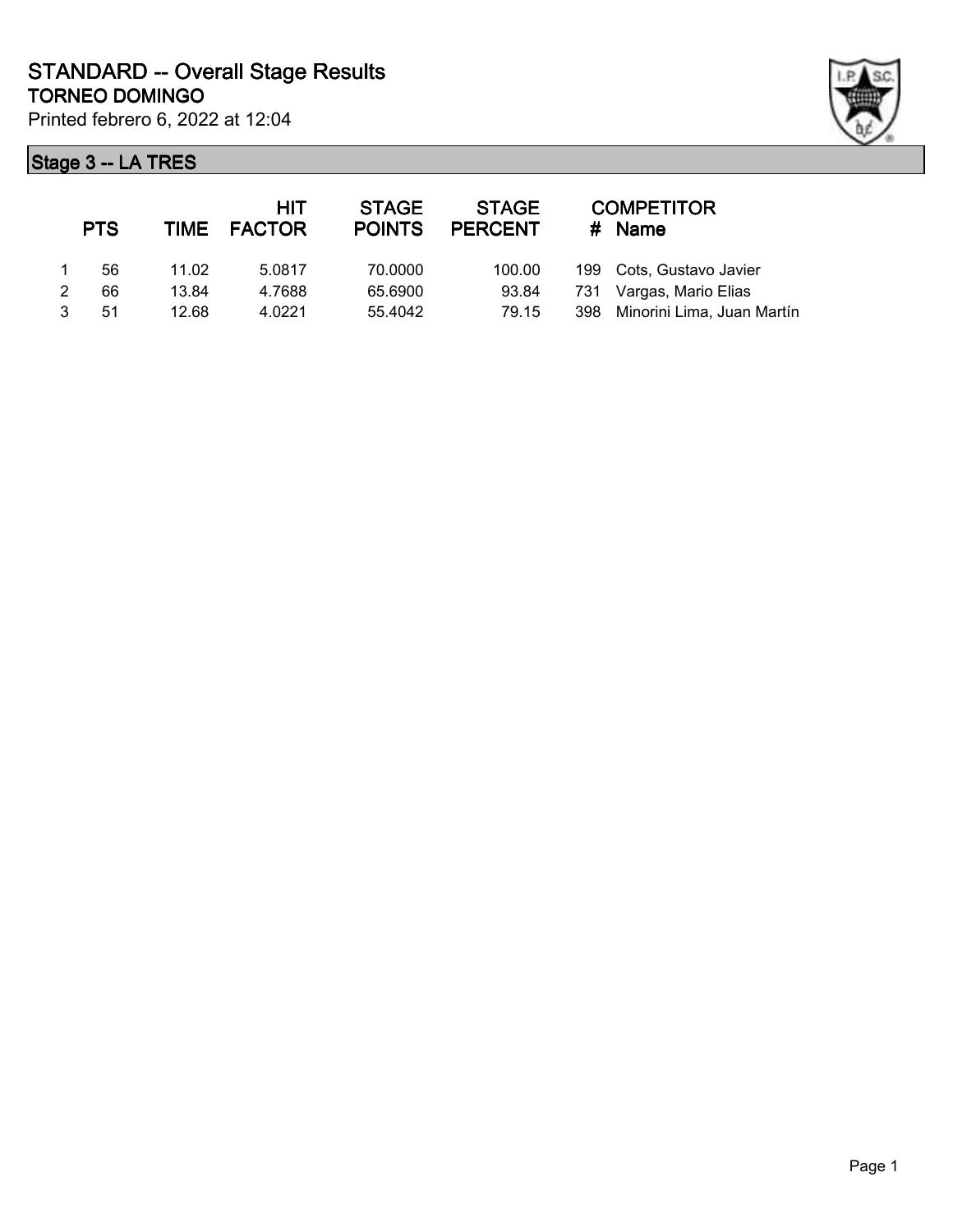Printed febrero 6, 2022 at 12:04



|                | <b>PTS</b> | <b>TIME</b> | <b>HIT</b><br><b>FACTOR</b> | <b>STAGE</b><br><b>POINTS</b> | <b>STAGE</b><br><b>PERCENT</b> | #    | <b>COMPETITOR</b><br><b>Name</b> |
|----------------|------------|-------------|-----------------------------|-------------------------------|--------------------------------|------|----------------------------------|
| 1              | 70         | 11.86       | 5.9022                      | 70.0000                       | 100.00                         | 241  | Fava, Leopoldo Luis              |
| $\overline{c}$ | 66         | 11.47       | 5.7541                      | 68.2441                       | 97.49                          | 272  | Gentile, Diego Cesar             |
| 3              | 64         | 11.33       | 5.6487                      | 66.9938                       | 95.71                          | 38   | Zoppi, Daniel                    |
| 4              | 64         | 11.60       | 5.5172                      | 65.4345                       | 93.48                          | 1111 | Lotero, Brian Emanuel            |
| 5              | 66         | 12.99       | 5.0808                      | 60.2587                       | 86.08                          | 107  | Baigorria, Omar Horacio          |
| 6              | 68         | 13.96       | 4.8711                      | 57.7708                       | 82.53                          | 555  | Spano, Mariano Pablo             |
| 7              | 66         | 13.71       | 4.8140                      | 57.0941                       | 81.56                          | 1495 | Rosas, Esteban Matias            |
| 8              | 64         | 13.41       | 4.7726                      | 56.6025                       | 80.86                          | 1303 | Tejerina, Eduardo Martin         |
| 9              | 64         | 14.17       | 4.5166                      | 53.5667                       | 76.52                          | 355  | López, Jorge Alberto             |
| 10             | 62         | 14.73       | 4.2091                      | 49.9199                       | 71.31                          | 1174 | Jordan, Hugo                     |
| 11             | 64         | 15.42       | 4.1505                      | 49.2244                       | 70.32                          | 1227 | Raffo, Martin Alberto            |
| 12             | 66         | 15.94       | 4.1405                      | 49.1066                       | 70.15                          | 415  | Nicora, Carlos Amadeo            |
| 13             | 66         | 16.25       | 4.0615                      | 48.1698                       | 68.81                          | 1725 | Meleguer, Mauricio Edgard        |
| 14             | 66         | 16.41       | 4.0219                      | 47.7002                       | 68.14                          | 1148 | He, Chongfang                    |
| 15             | 60         | 14.99       | 4.0027                      | 47.4716                       | 67.82                          | 1250 | Rieiro, Santiago Tomas           |
| 16             | 47         | 11.82       | 3.9763                      | 47.1591                       | 67.37                          | 172  | Ces, Christian Danie             |
| 17             | 49         | 12.71       | 3.8552                      | 45.7230                       | 65.32                          | 1185 | Kwon, Ki Hwan                    |
| 18             | 62         | 16.19       | 3.8295                      | 45.4182                       | 64.88                          | 114  | Bareiro, Andrea Celeste          |
| 19             | 62         | 16.24       | 3.8177                      | 45.2783                       | 64.68                          | 1514 | Pino, Jose Daniel                |
| 20             | 62         | 16.33       | 3.7967                      | 45.0288                       | 64.33                          | 33   | Fink, Claudia                    |
| 21             | 62         | 16.49       | 3.7599                      | 44.5919                       | 63.70                          | 1222 | Obljubek, Santiago               |
| 22             | 68         | 18.12       | 3.7528                      | 44.5077                       | 63.58                          | 1485 | Alvarez Berro, Aditardo Cesar    |
| 23             | 62         | 16.99       | 3.6492                      | 43.2796                       | 61.83                          | 43   | Jauregui, Martín                 |
| 24             | 64         | 18.05       | 3.5457                      | 42.0521                       | 60.07                          | 1228 | Saulle, Dante Andres             |
| 25             | 68         | 19.30       | 3.5233                      | 41.7865                       | 59.70                          | 1667 | Bastino, Emiliano Hernán         |
| 26             | 51         | 14.55       | 3.5052                      | 41.5711                       | 59.39                          | 67   | Achille, Alejandro Manue         |
| 27             | 60         | 17.49       | 3.4305                      | 40.6861                       | 58.12                          | 1585 | Hay Chaia, Matias                |
| 28             | 62         | 18.14       | 3.4179                      | 40.5358                       | 57.91                          | 619  | Fiorese, Daniel Pedro            |
| 29             | 51         | 18.83       | 2.7084                      | 32.1221                       | 45.89                          | 717  | Couceiro, Fernando               |
| 30             | 62         | 24.20       | 2.5620                      | 30.3851                       | 43.41                          | 611  | Troncoso, Camilo Horacio         |
| 31             | 58         | 22.83       | 2.5405                      | 30.1305                       | 43.04                          | 1498 | Espinola, Alejandro Oscar        |
| 32             | 49         | 19.84       | 2.4698                      | 29.2913                       | 41.84                          | 1708 | Garcia, Adrian Mario             |
| 33             | 47         | 19.12       | 2.4582                      | 29.1538                       | 41.65                          | 1246 | Soriano, Fernando Cesar          |
| 34             | 36         | 14.79       | 2.4341                      | 28.8682                       | 41.24                          | 615  | Crespo, Juan Jose                |
| 35             | 56         | 23.05       | 2.4295                      | 28.8139                       | 41.16                          | 1254 | Majer, Maximiliano               |
| 36             | 58         | 24.49       | 2.3683                      | 28.0882                       | 40.13                          | 1397 | Safi, Fernando Andres            |
| 37             | 53         | 22.72       | 2.3327                      | 27.6664                       | 39.52                          | 1553 | Ghiglione, Martin                |
| 38             | 54         | 24.34       | 2.2186                      | 26.3122                       | 37.59                          | 1640 | Guerreiro, Jose Marcelo          |
| 39             | 41         | 18.85       | 2.1751                      | 25.7963                       | 36.85                          | 1683 | Quan, Yongxue                    |
| 40             | 45         | 21.00       | 2.1429                      | 25.4143                       | 36.31                          | 1538 | Naya, Christian                  |
| 41             | 34         | 16.25       | 2.0923                      | 24.8148                       | 35.45                          | 1726 | Montozzi, Leonardo Javier        |
| 42             | 54         | 27.10       | 1.9926                      | 23.6325                       | 33.76                          | 1709 | Ioras, Sergio Gustavo            |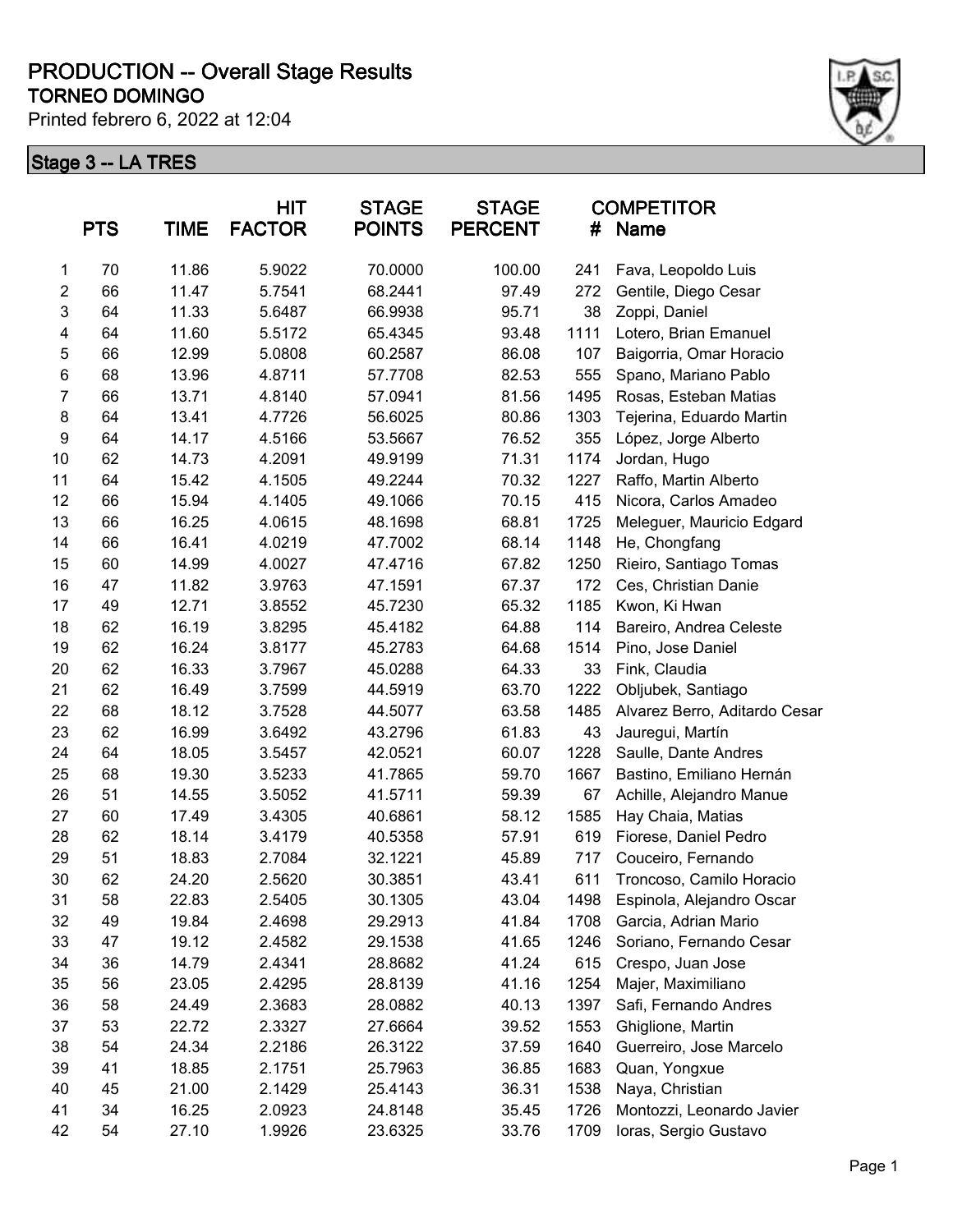

| <b>COMPETITOR</b><br># Name |
|-----------------------------|
| Silva. Lucas                |
| Gashu, Juan Andrés          |
| Ortelli, Martín             |
| 116 Barrios, Martin         |
|                             |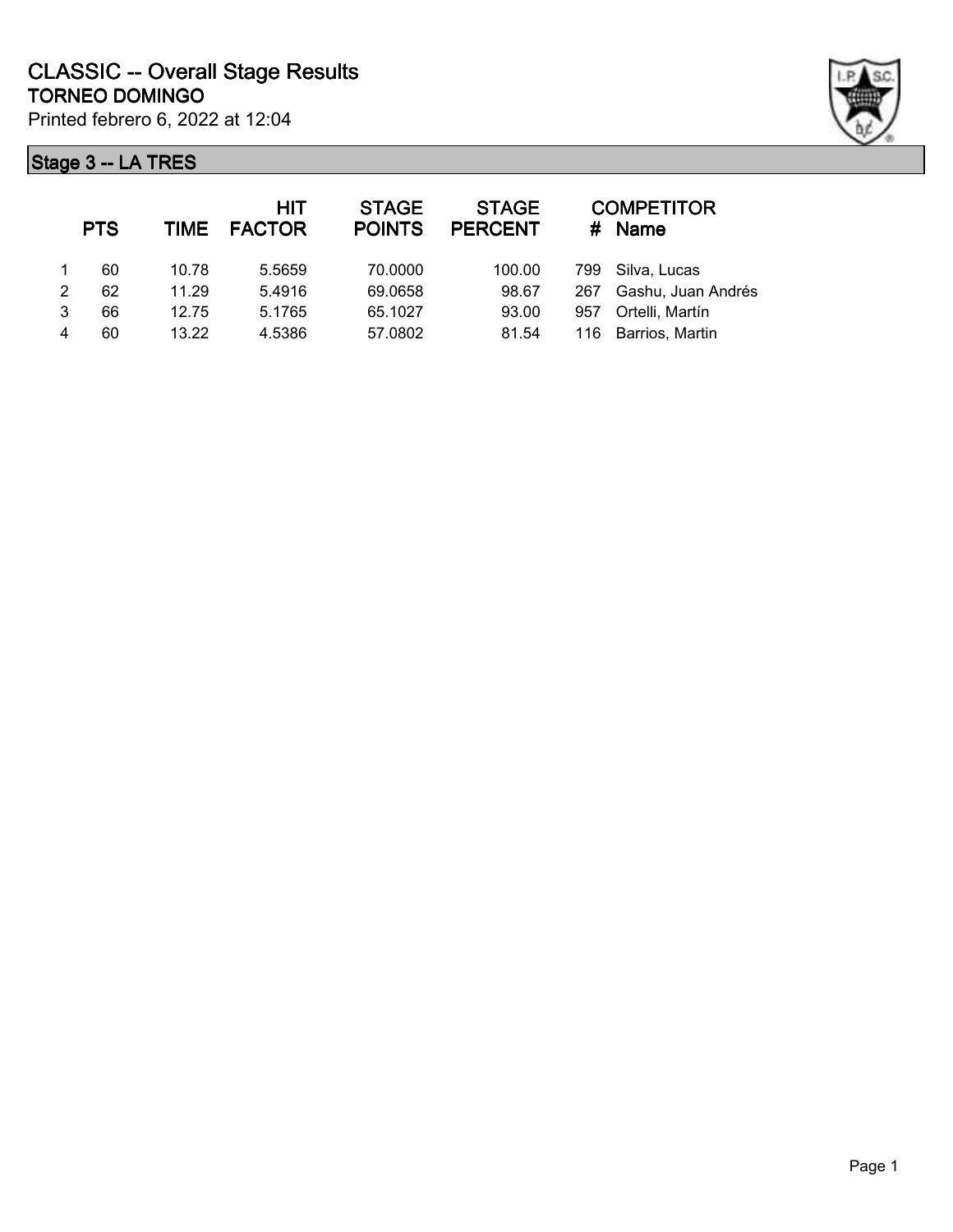

|   | <b>PTS</b> |       | <b>HIT</b><br>TIME FACTOR | <b>STAGE</b><br><b>POINTS</b> | <b>STAGE</b><br><b>PERCENT</b> |     | <b>COMPETITOR</b><br># Name |
|---|------------|-------|---------------------------|-------------------------------|--------------------------------|-----|-----------------------------|
|   | 102        | 12.70 | 8.0315                    | 110,0000                      | 100.00                         |     | 571 Tondini, Claudio Oscar  |
| 2 | 107        | 14.51 | 7.3742                    | 100.9980                      | 91.82                          |     | 824 Burini, Gustavo Mario   |
|   | 89         | 21.07 | 4.2240                    | 57.8524                       | 52.59                          | 464 | Ponizio, Leonardo Albert    |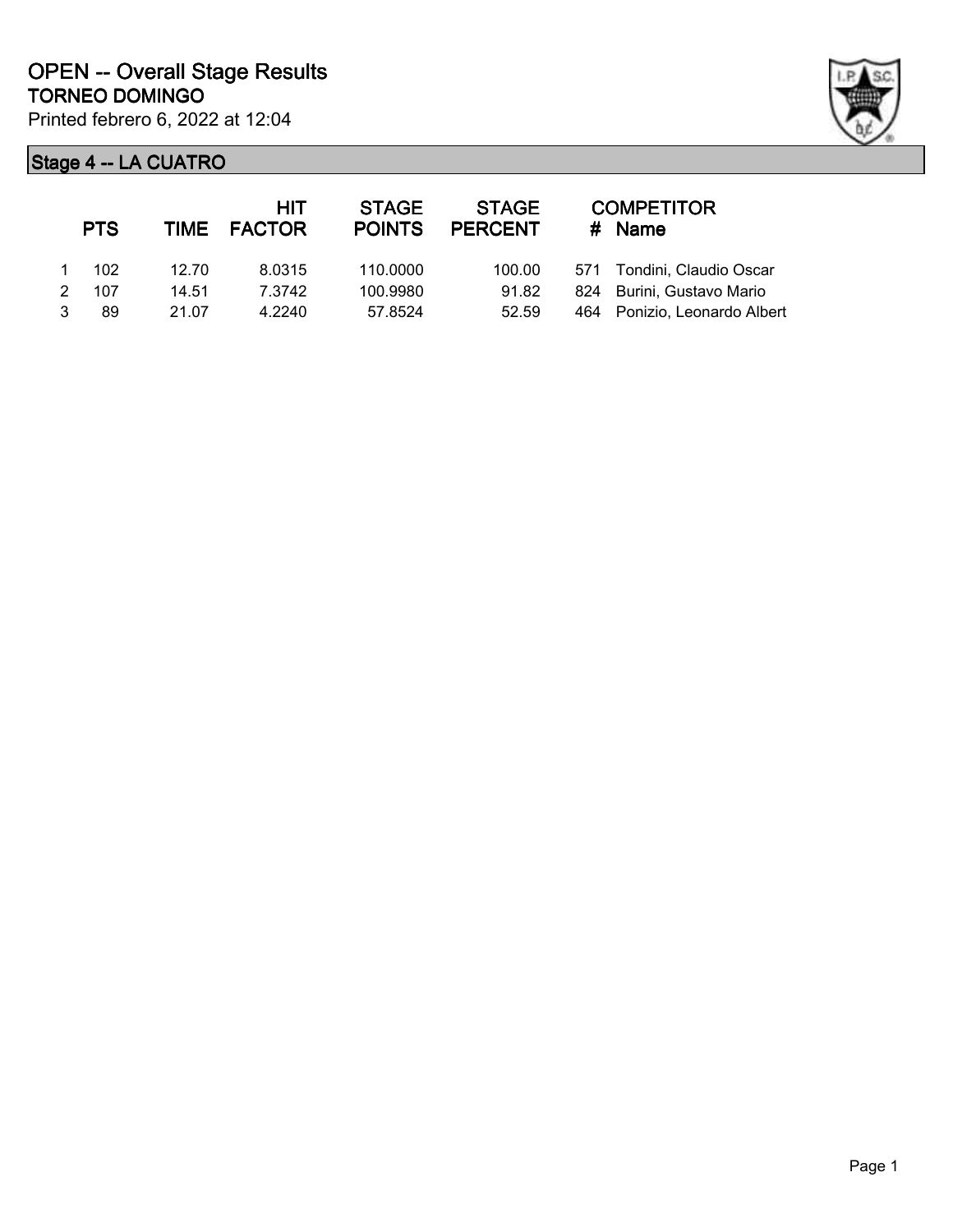

| <b>PTS</b> |       | <b>HIT</b><br>TIME FACTOR | <b>STAGE</b><br><b>POINTS</b> | <b>STAGE</b><br><b>PERCENT</b> | # | <b>COMPETITOR</b><br>Name      |
|------------|-------|---------------------------|-------------------------------|--------------------------------|---|--------------------------------|
| 107        | 15.60 | 6.8590                    | 110.0000                      | 100.00                         |   | 731 Vargas, Mario Elias        |
| 98         | 17.06 | 5.7444                    | 92.1256                       | 83.75                          |   | 199 Cots, Gustavo Javier       |
| 90         | 16.23 | 5.5453                    | 88.9319                       | 80.85                          |   | 398 Minorini Lima, Juan Martín |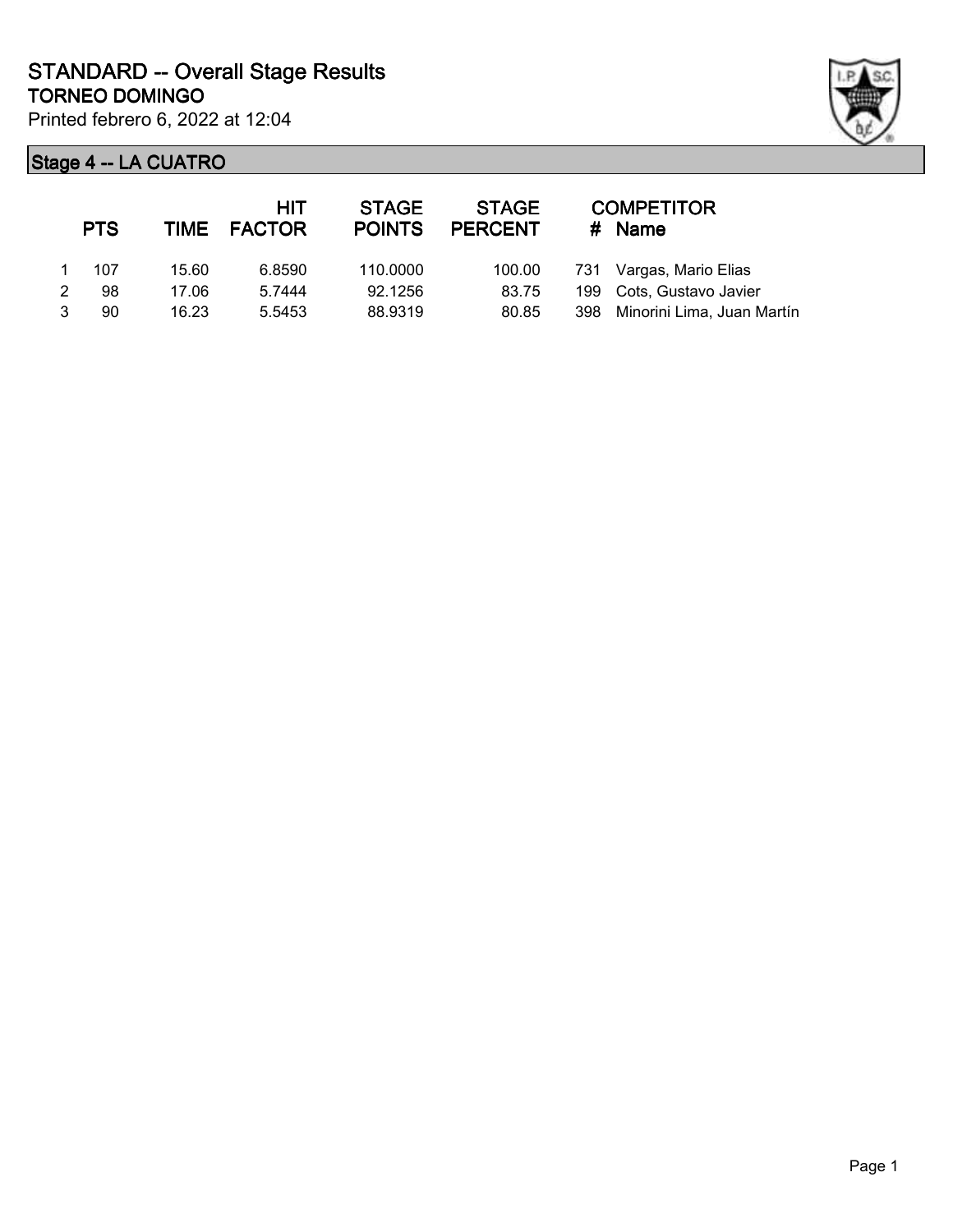Printed febrero 6, 2022 at 12:04



|                         | <b>PTS</b> | <b>TIME</b> | <b>HIT</b><br><b>FACTOR</b> | <b>STAGE</b><br><b>POINTS</b> | <b>STAGE</b><br><b>PERCENT</b> | #    | <b>COMPETITOR</b><br>Name     |
|-------------------------|------------|-------------|-----------------------------|-------------------------------|--------------------------------|------|-------------------------------|
| 1                       | 104        | 13.62       | 7.6358                      | 110.0000                      | 100.00                         | 38   | Zoppi, Daniel                 |
| $\boldsymbol{2}$        | 104        | 14.51       | 7.1675                      | 103.2529                      | 93.87                          | 172  | Ces, Christian Danie          |
| 3                       | 98         | 14.14       | 6.9307                      | 99.8420                       | 90.77                          | 272  | Gentile, Diego Cesar          |
| $\overline{\mathbf{4}}$ | 104        | 15.89       | 6.5450                      | 94.2857                       | 85.71                          | 107  | Baigorria, Omar Horacio       |
| 5                       | 108        | 17.03       | 6.3417                      | 91.3578                       | 83.05                          | 241  | Fava, Leopoldo Luis           |
| 6                       | 106        | 17.03       | 6.2243                      | 89.6660                       | 81.51                          | 1174 | Jordan, Hugo                  |
| $\overline{7}$          | 100        | 16.44       | 6.0827                      | 87.6263                       | 79.66                          | 355  | López, Jorge Alberto          |
| 8                       | 91         | 14.97       | 6.0788                      | 87.5701                       | 79.61                          | 1111 | Lotero, Brian Emanuel         |
| 9                       | 102        | 17.05       | 5.9824                      | 86.1811                       | 78.35                          | 43   | Jauregui, Martín              |
| 10                      | 98         | 17.59       | 5.5713                      | 80.2595                       | 72.96                          | 67   | Achille, Alejandro Manue      |
| 11                      | 94         | 16.93       | 5.5523                      | 79.9848                       | 72.71                          | 1514 | Pino, Jose Daniel             |
| 12                      | 102        | 18.41       | 5.5405                      | 79.8147                       | 72.56                          | 1228 | Saulle, Dante Andres          |
| 13                      | 94         | 17.40       | 5.4023                      | 77.8243                       | 70.75                          | 1303 | Tejerina, Eduardo Martin      |
| 14                      | 96         | 18.20       | 5.2747                      | 75.9865                       | 69.08                          | 1495 | Rosas, Esteban Matias         |
| 15                      | 106        | 20.33       | 5.2140                      | 75.1112                       | 68.28                          | 114  | Bareiro, Andrea Celeste       |
| 16                      | 104        | 20.26       | 5.1333                      | 73.9487                       | 67.23                          | 1148 | He, Chongfang                 |
| 17                      | 106        | 21.06       | 5.0332                      | 72.5077                       | 65.92                          | 611  | Troncoso, Camilo Horacio      |
| 18                      | 89         | 17.98       | 4.9499                      | 71.3078                       | 64.83                          | 555  | Spano, Mariano Pablo          |
| 19                      | 100        | 20.34       | 4.9164                      | 70.8248                       | 64.39                          | 1667 | Bastino, Emiliano Hernán      |
| 20                      | 84         | 17.84       | 4.7085                      | 67.8299                       | 61.66                          | 1227 | Raffo, Martin Alberto         |
| 21                      | 110        | 24.55       | 4.4807                      | 64.5472                       | 58.68                          | 1498 | Espinola, Alejandro Oscar     |
| 22                      | 81         | 18.49       | 4.3807                      | 63.1080                       | 57.37                          | 33   | Fink, Claudia                 |
| 23                      | 94         | 21.55       | 4.3619                      | 62.8372                       | 57.12                          | 619  | Fiorese, Daniel Pedro         |
| 24                      | 74         | 17.09       | 4.3300                      | 62.3772                       | 56.71                          | 1185 | Kwon, Ki Hwan                 |
| 25                      | 92         | 22.28       | 4.1293                      | 59.4852                       | 54.08                          | 415  | Nicora, Carlos Amadeo         |
| 26                      | 66         | 16.19       | 4.0766                      | 58.7264                       | 53.39                          | 615  | Crespo, Juan Jose             |
| 27                      | 92         | 22.63       | 4.0654                      | 58.5652                       | 53.24                          | 1222 | Obljubek, Santiago            |
| 28                      | 87         | 21.75       | 4.0000                      | 57.6231                       | 52.38                          | 1397 | Safi, Fernando Andres         |
| 29                      | 100        | 26.31       | 3.8008                      | 54.7540                       | 49.78                          | 1708 | Garcia, Adrian Mario          |
| 30                      | 83         | 22.32       | 3.7186                      | 53.5698                       | 48.70                          | 1585 | Hay Chaia, Matias             |
| 31                      | 93         | 25.60       | 3.6328                      | 52.3335                       | 47.58                          | 1485 | Alvarez Berro, Aditardo Cesar |
| 32                      | 94         | 26.96       | 3.4866                      | 50.2278                       | 45.66                          | 1246 | Soriano, Fernando Cesar       |
| 33                      | 92         | 26.83       | 3.4290                      | 49.3973                       | 44.91                          | 1254 | Majer, Maximiliano            |
| 34                      | 89         | 27.96       | 3.1831                      | 45.8553                       | 41.69                          | 1553 | Ghiglione, Martin             |
| 35                      | 100        | 31.88       | 3.1368                      | 45.1875                       | 41.08                          | 1709 | Ioras, Sergio Gustavo         |
| 36                      | 63         | 20.48       | 3.0762                      | 44.3146                       | 40.29                          | 1725 | Meleguer, Mauricio Edgard     |
| 37                      | 75         | 25.54       | 2.9366                      | 42.3036                       | 38.46                          | 717  | Couceiro, Fernando            |
| 38                      | 54         | 21.11       | 2.5580                      | 36.8504                       | 33.50                          | 1250 | Rieiro, Santiago Tomas        |
| 39                      | 66         | 26.99       | 2.4454                      | 35.2271                       | 32.02                          | 1640 | Guerreiro, Jose Marcelo       |
| 40                      | 98         | 44.37       | 2.2087                      | 31.8180                       | 28.93                          | 1538 | Naya, Christian               |
| 41                      | 60         | 28.47       | 2.1075                      | 30.3599                       | 27.60                          | 1726 | Montozzi, Leonardo Javier     |
| 42                      | 68         | 38.64       | 1.7598                      | 25.3518                       | 23.05                          | 1683 | Quan, Yongxue                 |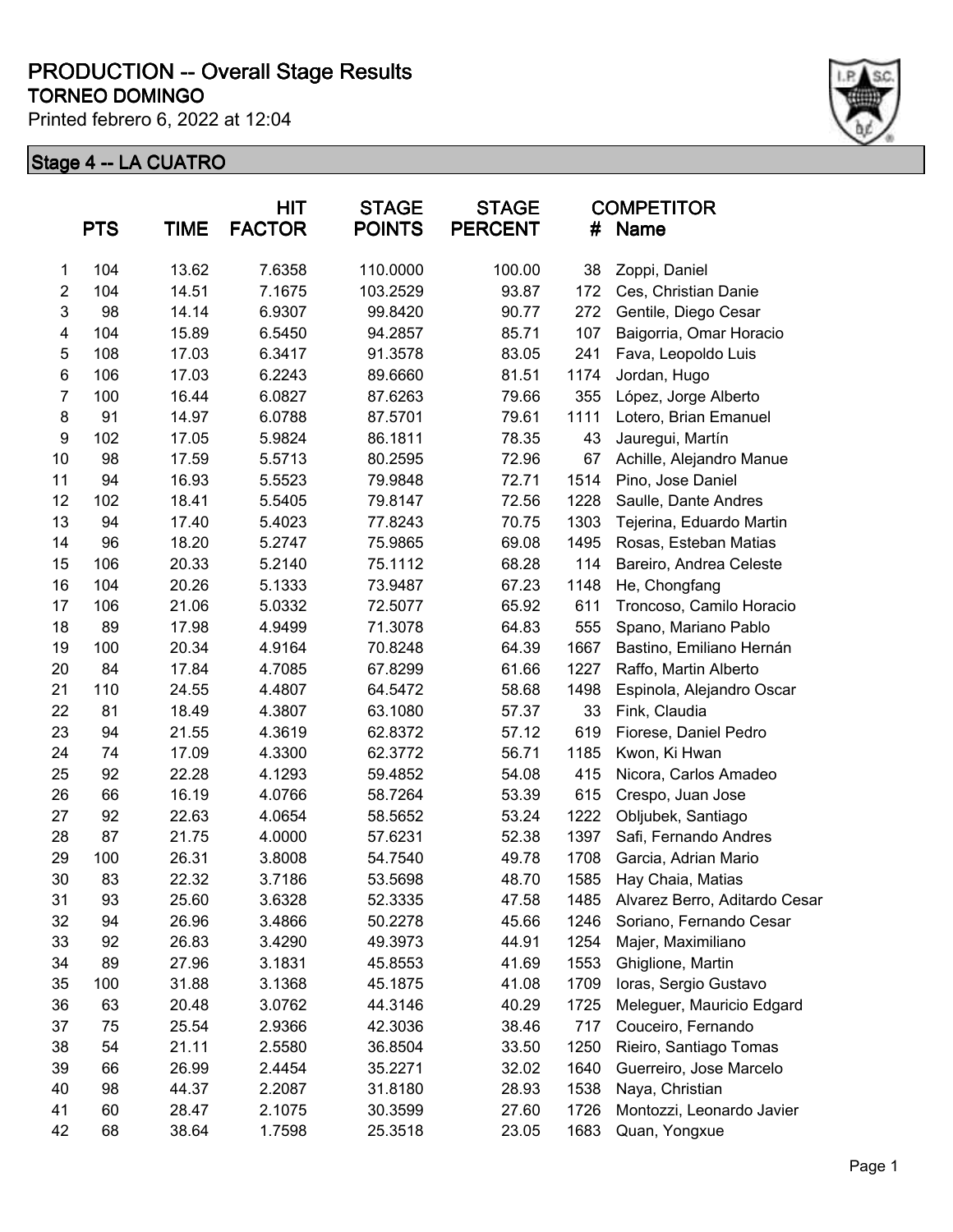

|   | <b>PTS</b> |       | HIT<br>TIME FACTOR | <b>STAGE</b><br><b>POINTS</b> | <b>STAGE</b><br><b>PERCENT</b> |     | <b>COMPETITOR</b><br># Name |
|---|------------|-------|--------------------|-------------------------------|--------------------------------|-----|-----------------------------|
|   | 81         | 12.34 | 6.5640             | 110.0000                      | 100.00                         |     | 799 Silva, Lucas            |
| 2 | 102        | 18.34 | 5.5616             | 93.2017                       | 84.73                          | 267 | Gashu, Juan Andrés          |
| 3 | 108        | 20.65 | 5.2300             | 87.6449                       | 79.68                          |     | 116 Barrios, Martin         |
| 4 | 38         | 18.67 | 2.0354             | 34.1085                       | 31.01                          | 957 | Ortelli, Martín             |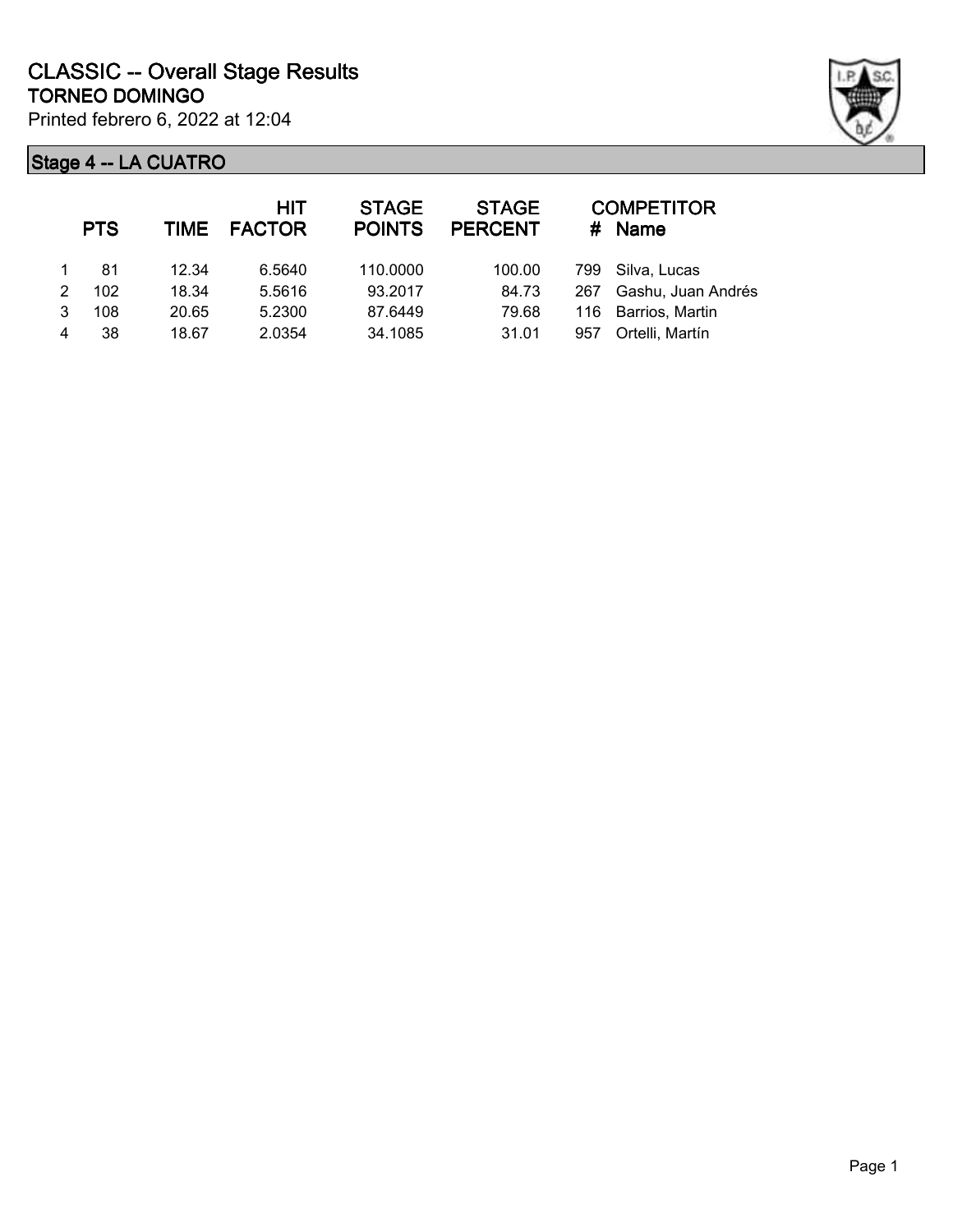

|   | <b>PTS</b> |       | HIT<br>TIME FACTOR | <b>STAGE</b><br><b>POINTS</b> | <b>STAGE</b><br><b>PERCENT</b> |     | <b>COMPETITOR</b><br>$#$ Name |
|---|------------|-------|--------------------|-------------------------------|--------------------------------|-----|-------------------------------|
|   | 101        | 14.79 | 6.8289             | 105,0000                      | 100.00                         |     | 571 Tondini, Claudio Oscar    |
| 2 | 87         | 15.56 | 5.5913             | 85.9698                       | 81.88                          |     | 824 Burini, Gustavo Mario     |
|   | 69         | 17.40 | 3.9655             | 60.9728                       | 58.07                          | 464 | Ponizio, Leonardo Albert      |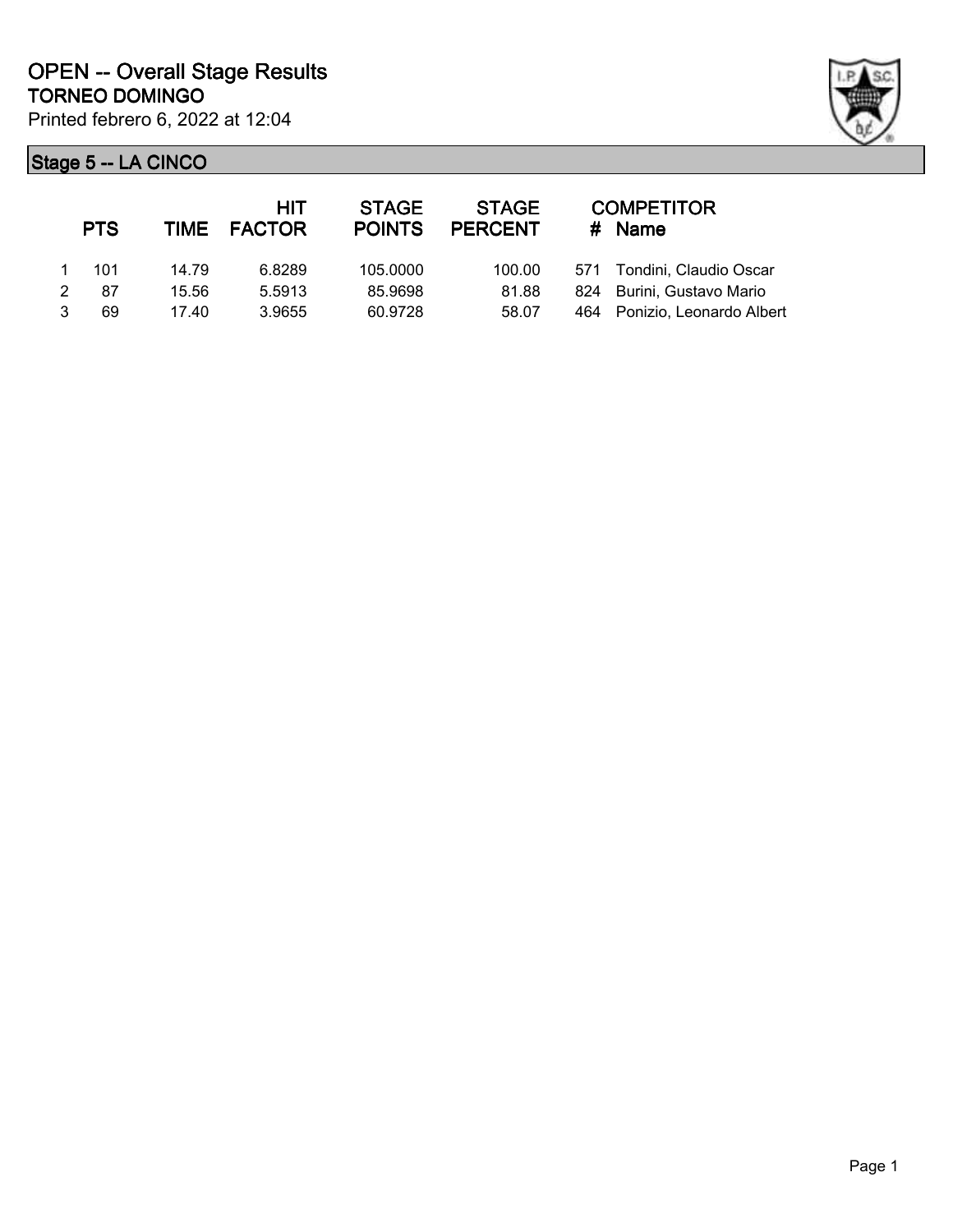

| <b>PTS</b> |       | HIT<br>TIME FACTOR | <b>STAGE</b><br><b>POINTS</b> | <b>STAGE</b><br><b>PERCENT</b> |     | <b>COMPETITOR</b><br>$#$ Name  |
|------------|-------|--------------------|-------------------------------|--------------------------------|-----|--------------------------------|
| .91        | 18.27 | 4.9808             | 105,0000                      | 100.00                         |     | 398 Minorini Lima, Juan Martín |
| 76         | 17.00 | 4.4706             | 94.2434                       | 89.76                          |     | 199 Cots, Gustavo Javier       |
| 84         | 21.58 | 3.8925             | 82.0567                       | 78.15                          | 731 | Vargas, Mario Elias            |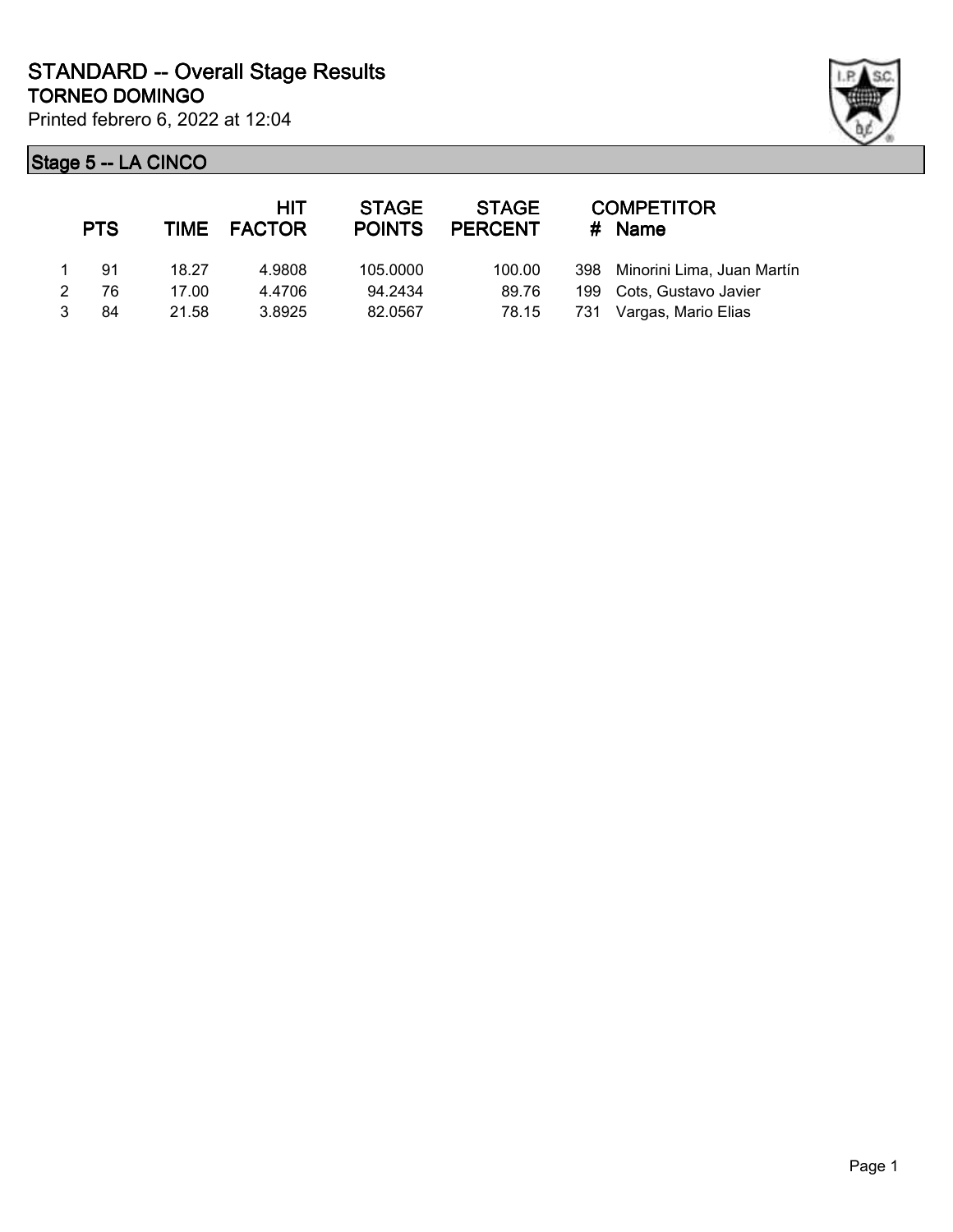Printed febrero 6, 2022 at 12:04



|                           | <b>PTS</b> | <b>TIME</b> | <b>HIT</b><br><b>FACTOR</b> | <b>STAGE</b><br><b>POINTS</b> | <b>STAGE</b><br><b>PERCENT</b> | #    | <b>COMPETITOR</b><br>Name     |
|---------------------------|------------|-------------|-----------------------------|-------------------------------|--------------------------------|------|-------------------------------|
| 1                         | 103        | 17.89       | 5.7574                      | 105.0000                      | 100.00                         | 241  | Fava, Leopoldo Luis           |
| $\mathbf 2$               | 95         | 16.78       | 5.6615                      | 103.2510                      | 98.33                          | 272  | Gentile, Diego Cesar          |
| $\ensuremath{\mathsf{3}}$ | 101        | 18.19       | 5.5525                      | 101.2631                      | 96.44                          | 107  | Baigorria, Omar Horacio       |
| $\overline{\mathbf{4}}$   | 89         | 17.52       | 5.0799                      | 92.6442                       | 88.23                          | 38   | Zoppi, Daniel                 |
| 5                         | 95         | 20.20       | 4.7030                      | 85.7699                       | 81.69                          | 355  | López, Jorge Alberto          |
| $\,6$                     | 97         | 21.05       | 4.6081                      | 84.0392                       | 80.04                          | 1111 | Lotero, Brian Emanuel         |
| $\overline{7}$            | 83         | 18.51       | 4.4841                      | 81.7775                       | 77.88                          | 172  | Ces, Christian Danie          |
| 8                         | 87         | 20.21       | 4.3048                      | 78.5083                       | 74.77                          | 1174 | Jordan, Hugo                  |
| 9                         | 93         | 21.95       | 4.2369                      | 77.2700                       | 73.59                          | 555  | Spano, Mariano Pablo          |
| 10                        | 82         | 19.61       | 4.1815                      | 76.2603                       | 72.63                          | 1495 | Rosas, Esteban Matias         |
| 11                        | 84         | 20.12       | 4.1750                      | 76.1401                       | 72.51                          | 1498 | Espinola, Alejandro Oscar     |
| 12                        | 70         | 17.47       | 4.0069                      | 73.0748                       | 69.60                          | 1185 | Kwon, Ki Hwan                 |
| 13                        | 99         | 24.81       | 3.9903                      | 72.7731                       | 69.31                          | 114  | Bareiro, Andrea Celeste       |
| 14                        | 105        | 26.68       | 3.9355                      | 71.7738                       | 68.36                          | 1485 | Alvarez Berro, Aditardo Cesar |
| 15                        | 93         | 23.66       | 3.9307                      | 71.6854                       | 68.27                          | 43   | Jauregui, Martín              |
| 16                        | 93         | 23.87       | 3.8961                      | 71.0547                       | 67.67                          | 1227 | Raffo, Martin Alberto         |
| 17                        | 86         | 22.21       | 3.8721                      | 70.6175                       | 67.25                          | 1303 | Tejerina, Eduardo Martin      |
| 18                        | 91         | 24.35       | 3.7372                      | 68.1561                       | 64.91                          | 33   | Fink, Claudia                 |
| 19                        | 71         | 19.20       | 3.6979                      | 67.4403                       | 64.23                          | 67   | Achille, Alejandro Manue      |
| 20                        | 93         | 25.30       | 3.6759                      | 67.0386                       | 63.85                          | 1585 | Hay Chaia, Matias             |
| 21                        | 93         | 25.74       | 3.6131                      | 65.8926                       | 62.75                          | 1222 | Obljubek, Santiago            |
| 22                        | 99         | 27.56       | 3.5922                      | 65.5116                       | 62.39                          | 1250 | Rieiro, Santiago Tomas        |
| 23                        | 95         | 27.51       | 3.4533                      | 62.9790                       | 59.98                          | 1667 | Bastino, Emiliano Hernán      |
| 24                        | 93         | 27.19       | 3.4204                      | 62.3787                       | 59.41                          | 1725 | Meleguer, Mauricio Edgard     |
| 25                        | 89         | 27.20       | 3.2721                      | 59.6738                       | 56.83                          | 1148 | He, Chongfang                 |
| 26                        | 83         | 25.55       | 3.2485                      | 59.2447                       | 56.42                          | 615  | Crespo, Juan Jose             |
| 27                        | 80         | 25.65       | 3.1189                      | 56.8807                       | 54.17                          | 619  | Fiorese, Daniel Pedro         |
| 28                        | 89         | 28.81       | 3.0892                      | 56.3390                       | 53.66                          | 1254 | Majer, Maximiliano            |
| 29                        | 99         | 32.84       | 3.0146                      | 54.9787                       | 52.36                          | 1397 | Safi, Fernando Andres         |
| 30                        | 97         | 32.88       | 2.9501                      | 53.8025                       | 51.24                          | 1246 | Soriano, Fernando Cesar       |
| 31                        | 82         | 28.78       | 2.8492                      | 51.9620                       | 49.49                          | 1708 | Garcia, Adrian Mario          |
| 32                        | 85         | 29.95       | 2.8381                      | 51.7588                       | 49.29                          | 1514 | Pino, Jose Daniel             |
| 33                        | 79         | 28.71       | 2.7517                      | 50.1830                       | 47.79                          | 1538 | Naya, Christian               |
| 34                        | 103        | 38.92       | 2.6465                      | 48.2644                       | 45.97                          | 1709 | Ioras, Sergio Gustavo         |
| 35                        | 78         | 30.76       | 2.5358                      | 46.2456                       | 44.04                          | 717  | Couceiro, Fernando            |
| 36                        | 78         | 35.98       | 2.1679                      | 39.5363                       | 37.65                          | 1553 | Ghiglione, Martin             |
| 37                        | 61         | 28.21       | 2.1624                      | 39.4357                       | 37.56                          | 1640 | Guerreiro, Jose Marcelo       |
| 38                        | 57         | 26.47       | 2.1534                      | 39.2720                       | 37.40                          | 611  | Troncoso, Camilo Horacio      |
| 39                        | 61         | 31.86       | 1.9146                      | 34.9178                       | 33.26                          | 1726 | Montozzi, Leonardo Javier     |
| 40                        | 52         | 30.55       | 1.7021                      | 31.0423                       | 29.56                          | 415  | Nicora, Carlos Amadeo         |
| 41                        | 38         | 23.20       | 1.6379                      | 29.8716                       | 28.45                          | 1228 | Saulle, Dante Andres          |
| 42                        | 33         | 31.10       | 1.0611                      | 19.3516                       | 18.43                          | 1683 | Quan, Yongxue                 |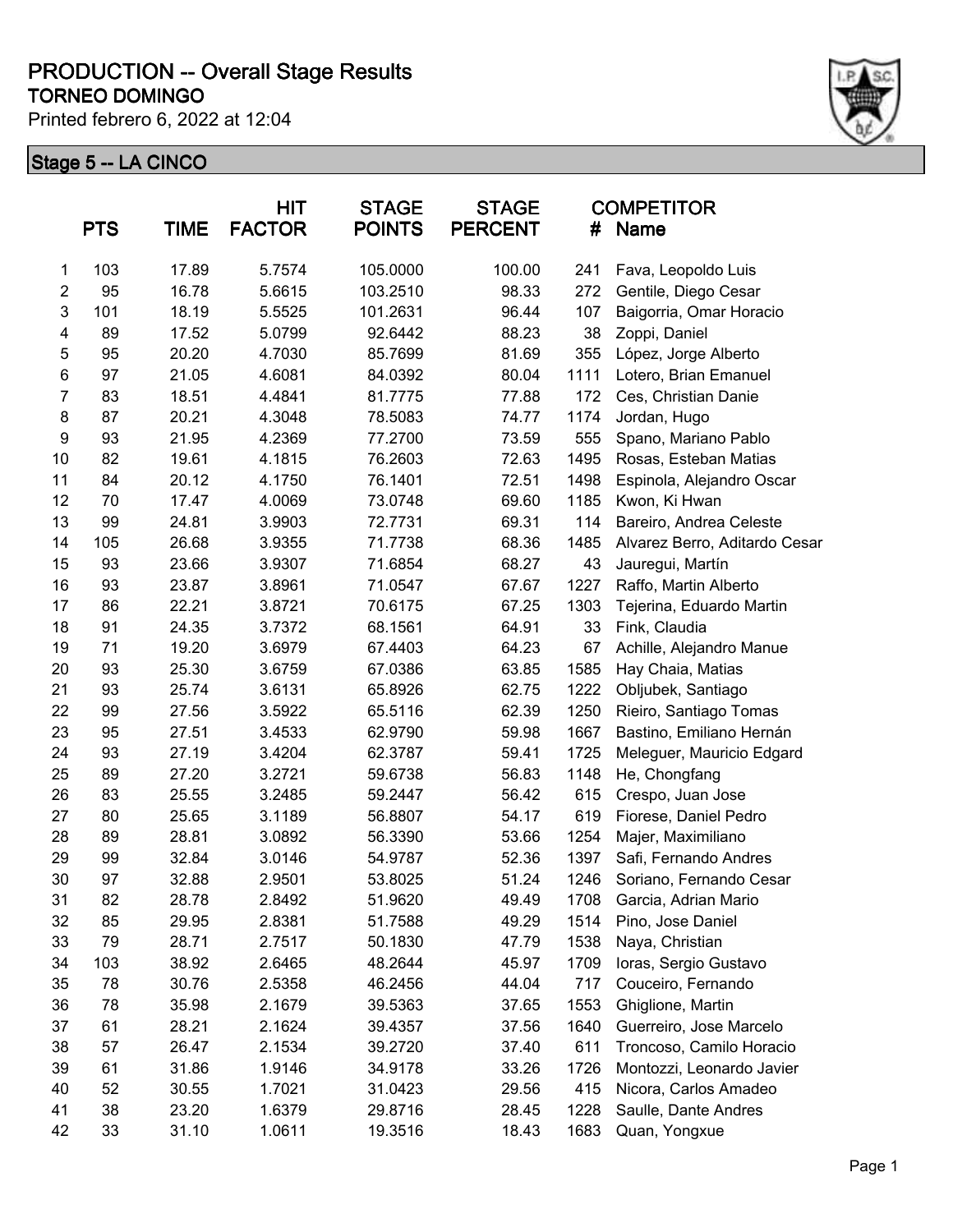

|   | <b>PTS</b> |       | <b>HIT</b><br>TIME FACTOR | <b>STAGE</b><br><b>POINTS</b> | <b>STAGE</b><br><b>PERCENT</b> |     | <b>COMPETITOR</b><br># Name |
|---|------------|-------|---------------------------|-------------------------------|--------------------------------|-----|-----------------------------|
|   | 91         | 15.80 | 5.7595                    | 105.0000                      | 100.00                         |     | 799 Silva, Lucas            |
| 2 | 95         | 21.03 | 4.5174                    | 82.3549                       | 78.43                          | 267 | Gashu, Juan Andrés          |
| 3 | 93         | 22.50 | 4.1333                    | 75.3538                       | 71.77                          |     | 116 Barrios, Martin         |
| 4 | 87         | 23.10 | 3.7662                    | 68.6613                       | 65.39                          | 957 | Ortelli, Martín             |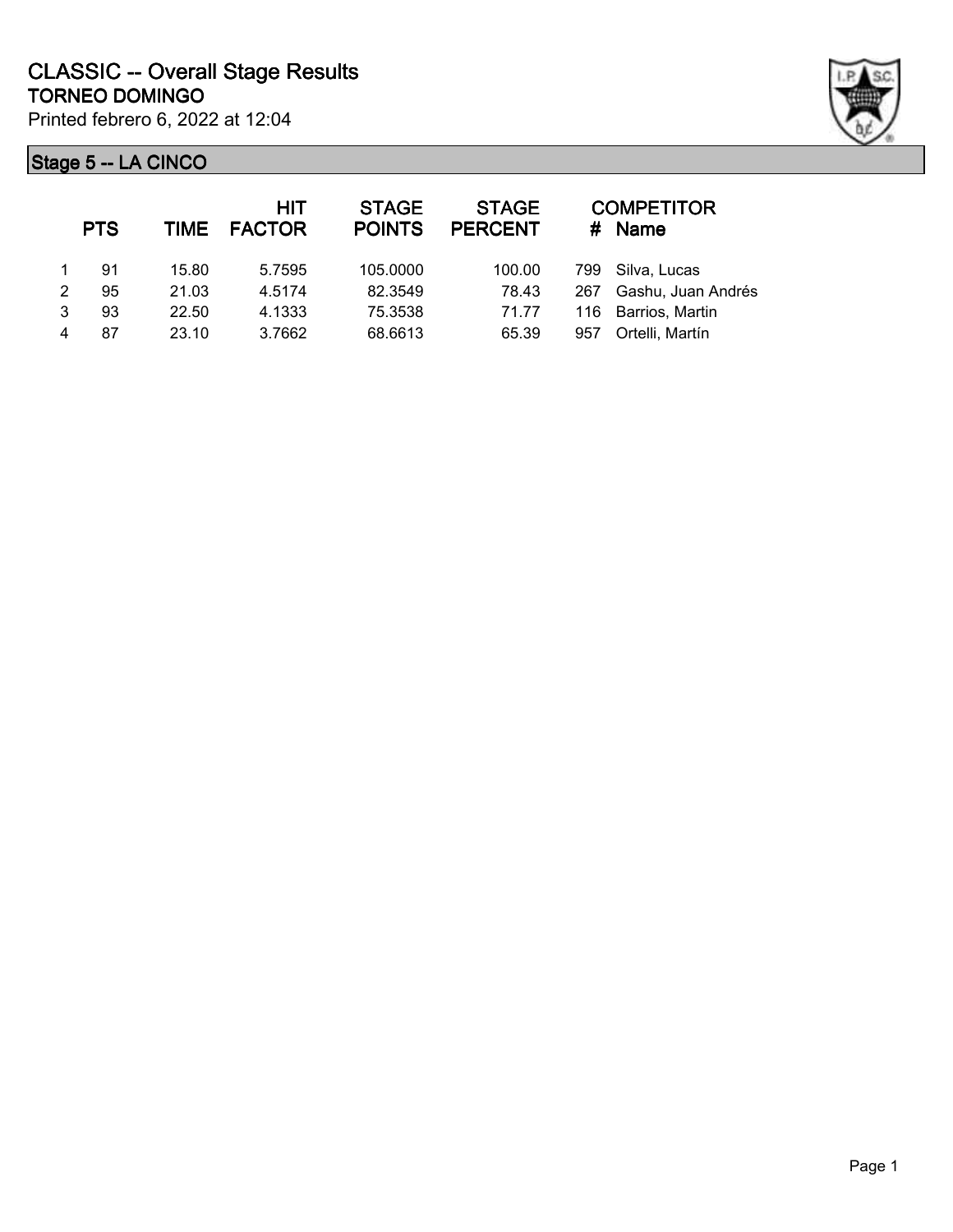

|   | <b>PTS</b> |       | HIT<br>TIME FACTOR | <b>STAGE</b><br><b>POINTS</b> | <b>STAGE</b><br><b>PERCENT</b> | <b>COMPETITOR</b><br># Name  |
|---|------------|-------|--------------------|-------------------------------|--------------------------------|------------------------------|
|   | 130        | 18.43 | 7.0537             | 135,0000                      | 100.00                         | 571 Tondini, Claudio Oscar   |
| 2 | 129        | 19.16 | 6.7328             | 128.8576                      | 95.45                          | 824 Burini, Gustavo Mario    |
| 3 | 130        | 20.20 | 6.4356             | 123.1708                      | 91.24                          | 464 Ponizio, Leonardo Albert |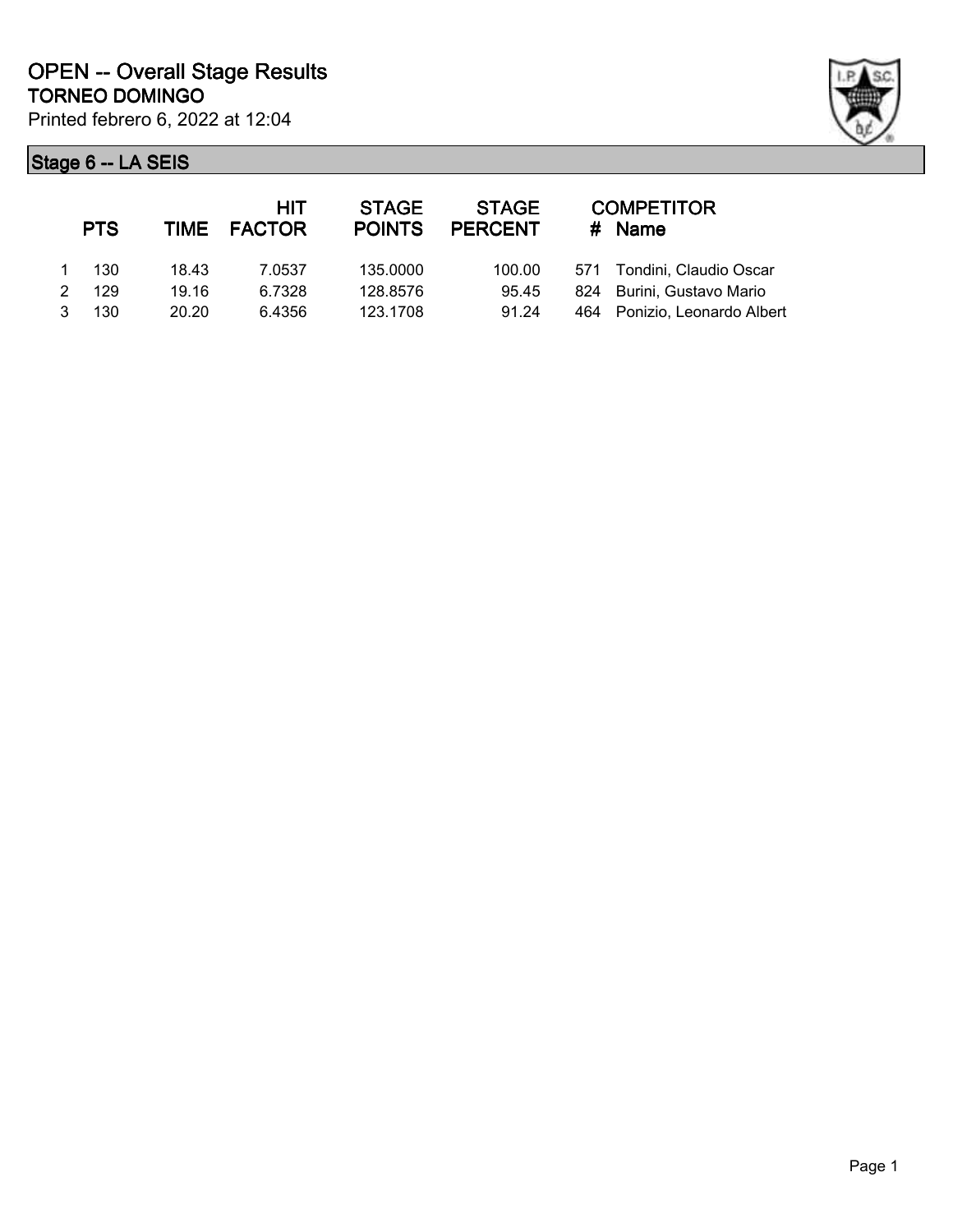

| <b>PTS</b> |       | <b>HIT</b><br>TIME FACTOR | <b>STAGE</b><br><b>POINTS</b> | <b>STAGE</b><br><b>PERCENT</b> | # | <b>COMPETITOR</b><br>Name      |
|------------|-------|---------------------------|-------------------------------|--------------------------------|---|--------------------------------|
| 129        | 20.68 | 6.2379                    | 135.0000                      | 100.00                         |   | 731 Vargas, Mario Elias        |
| 119        | 20.37 | 5.8419                    | 126.4301                      | 93.65                          |   | 199 Cots, Gustavo Javier       |
| 124        | 25.06 | 4.9481                    | 107.0866                      | 79.32                          |   | 398 Minorini Lima, Juan Martín |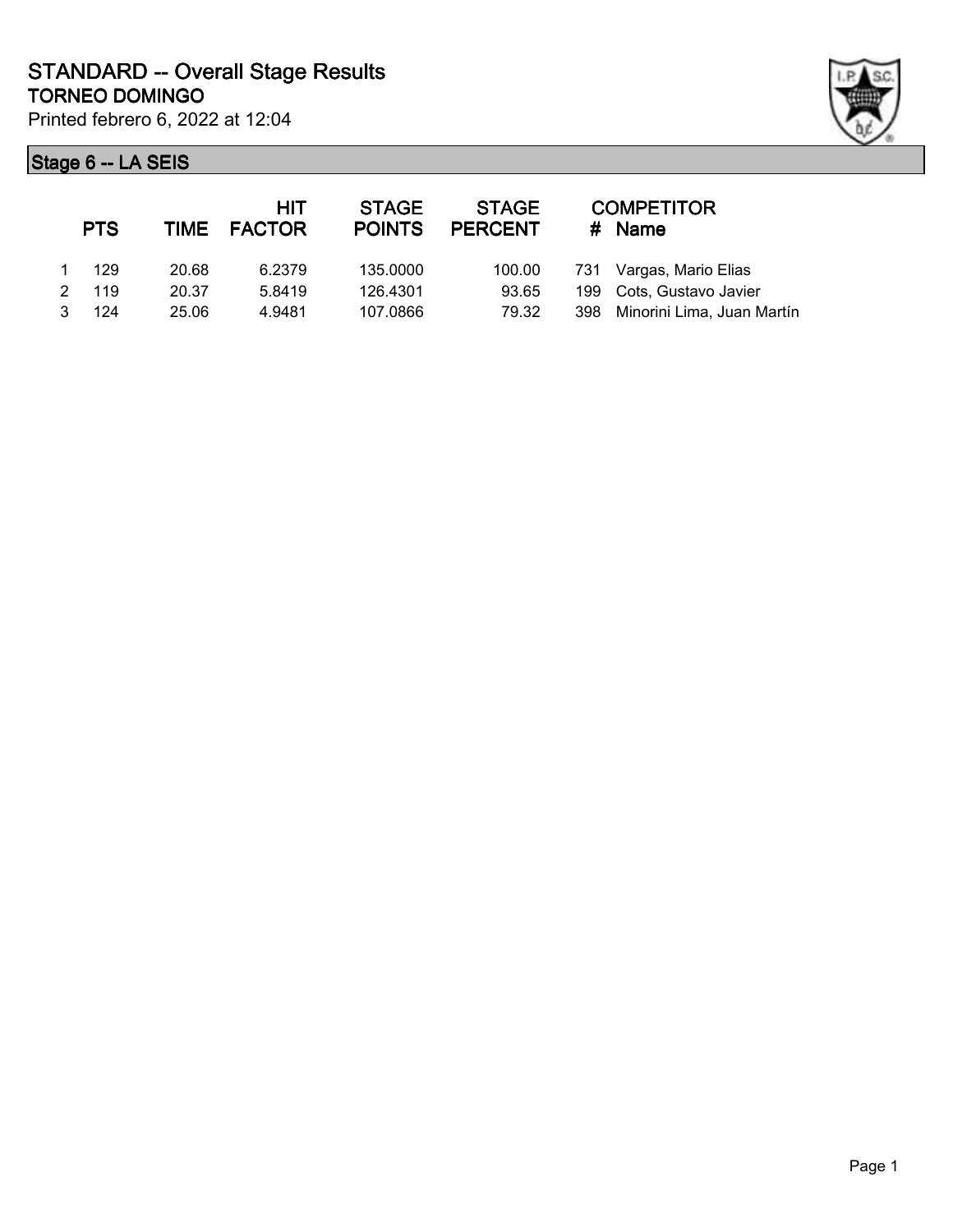Printed febrero 6, 2022 at 12:04



|                  | <b>PTS</b> | <b>TIME</b> | <b>HIT</b><br><b>FACTOR</b> | <b>STAGE</b><br><b>POINTS</b> | <b>STAGE</b><br><b>PERCENT</b> | #    | <b>COMPETITOR</b><br>Name     |
|------------------|------------|-------------|-----------------------------|-------------------------------|--------------------------------|------|-------------------------------|
| 1                | 133        | 20.01       | 6.6467                      | 135.0000                      | 100.00                         | 38   | Zoppi, Daniel                 |
| $\boldsymbol{2}$ | 131        | 20.17       | 6.4948                      | 131.9151                      | 97.71                          | 172  | Ces, Christian Danie          |
| 3                | 133        | 22.96       | 5.7927                      | 117.6546                      | 87.15                          | 241  | Fava, Leopoldo Luis           |
| 4                | 133        | 23.25       | 5.7204                      | 116.1871                      | 86.06                          | 1174 | Jordan, Hugo                  |
| $\mathbf 5$      | 119        | 20.93       | 5.6856                      | 115.4800                      | 85.54                          | 272  | Gentile, Diego Cesar          |
| $\,6$            | 129        | 24.53       | 5.2589                      | 106.8123                      | 79.12                          | 1185 | Kwon, Ki Hwan                 |
| 7                | 123        | 23.39       | 5.2587                      | 106.8081                      | 79.12                          | 107  | Baigorria, Omar Horacio       |
| 8                | 129        | 24.88       | 5.1849                      | 105.3097                      | 78.01                          | 1514 | Pino, Jose Daniel             |
| 9                | 125        | 24.17       | 5.1717                      | 105.0419                      | 77.81                          | 1111 | Lotero, Brian Emanuel         |
| 10               | 129        | 25.00       | 5.1600                      | 104.8043                      | 77.63                          | 355  | López, Jorge Alberto          |
| 11               | 119        | 23.50       | 5.0638                      | 102.8510                      | 76.19                          | 43   | Jauregui, Martín              |
| 12               | 125        | 26.15       | 4.7801                      | 97.0884                       | 71.92                          | 555  | Spano, Mariano Pablo          |
| 13               | 127        | 27.59       | 4.6031                      | 93.4935                       | 69.25                          | 1303 | Tejerina, Eduardo Martin      |
| 14               | 110        | 23.90       | 4.6025                      | 93.4811                       | 69.25                          | 114  | Bareiro, Andrea Celeste       |
| 15               | 125        | 27.66       | 4.5192                      | 91.7882                       | 67.99                          | 619  | Fiorese, Daniel Pedro         |
| 16               | 133        | 30.51       | 4.3592                      | 88.5398                       | 65.59                          | 1667 | Bastino, Emiliano Hernán      |
| 17               | 115        | 26.44       | 4.3495                      | 88.3417                       | 65.44                          | 1222 | Obljubek, Santiago            |
| 18               | 115        | 26.44       | 4.3495                      | 88.3417                       | 65.44                          | 1495 | Rosas, Esteban Matias         |
| 19               | 119        | 27.39       | 4.3447                      | 88.2438                       | 65.37                          | 1227 | Raffo, Martin Alberto         |
| 20               | 123        | 29.92       | 4.1110                      | 83.4974                       | 61.85                          | 1250 | Rieiro, Santiago Tomas        |
| 21               | 119        | 28.99       | 4.1049                      | 83.3735                       | 61.76                          | 1538 | Naya, Christian               |
| 22               | 110        | 27.70       | 3.9711                      | 80.6570                       | 59.75                          | 1498 | Espinola, Alejandro Oscar     |
| 23               | 127        | 32.18       | 3.9466                      | 80.1580                       | 59.38                          | 1397 | Safi, Fernando Andres         |
| 24               | 119        | 30.61       | 3.8876                      | 78.9610                       | 58.49                          | 1228 | Saulle, Dante Andres          |
| 25               | 119        | 30.64       | 3.8838                      | 78.8837                       | 58.43                          | 717  | Couceiro, Fernando            |
| 26               | 119        | 30.70       | 3.8762                      | 78.7296                       | 58.32                          | 1254 | Majer, Maximiliano            |
| 27               | 135        | 34.99       | 3.8582                      | 78.3644                       | 58.05                          | 1485 | Alvarez Berro, Aditardo Cesar |
| 28               | 108        | 28.02       | 3.8544                      | 78.2861                       | 57.99                          | 33   | Fink, Claudia                 |
| 29               | 129        | 33.89       | 3.8064                      | 77.3121                       | 57.27                          | 1148 | He, Chongfang                 |
| 30               | 89         | 24.26       | 3.6686                      | 74.5124                       | 55.19                          | 67   | Achille, Alejandro Manue      |
| 31               | 96         | 26.81       | 3.5808                      | 72.7283                       | 53.87                          | 615  | Crespo, Juan Jose             |
| 32               | 114        | 32.15       | 3.5459                      | 72.0200                       | 53.35                          | 415  | Nicora, Carlos Amadeo         |
| 33               | 111        | 35.24       | 3.1498                      | 63.9759                       | 47.39                          | 1726 | Montozzi, Leonardo Javier     |
| 34               | 107        | 34.48       | 3.1032                      | 63.0298                       | 46.69                          | 1585 | Hay Chaia, Matias             |
| 35               | 131        | 43.39       | 3.0191                      | 61.3212                       | 45.42                          | 1709 | Ioras, Sergio Gustavo         |
| 36               | 127        | 42.30       | 3.0024                      | 60.9807                       | 45.17                          | 1553 | Ghiglione, Martin             |
| 37               | 112        | 38.31       | 2.9235                      | 59.3793                       | 43.98                          | 611  | Troncoso, Camilo Horacio      |
| 38               | 91         | 31.38       | 2.8999                      | 58.9003                       | 43.63                          | 1640 | Guerreiro, Jose Marcelo       |
| 39               | 109        | 39.05       | 2.7913                      | 56.6937                       | 42.00                          | 1246 | Soriano, Fernando Cesar       |
| 40               | 110        | 45.65       | 2.4096                      | 48.9419                       | 36.25                          | 1725 | Meleguer, Mauricio Edgard     |
| 41               | 82         | 39.21       | 2.0913                      | 42.4763                       | 31.46                          | 1708 | Garcia, Adrian Mario          |
| 42               | 76         | 42.20       | 1.8009                      | 36.5789                       | 27.10                          | 1683 | Quan, Yongxue                 |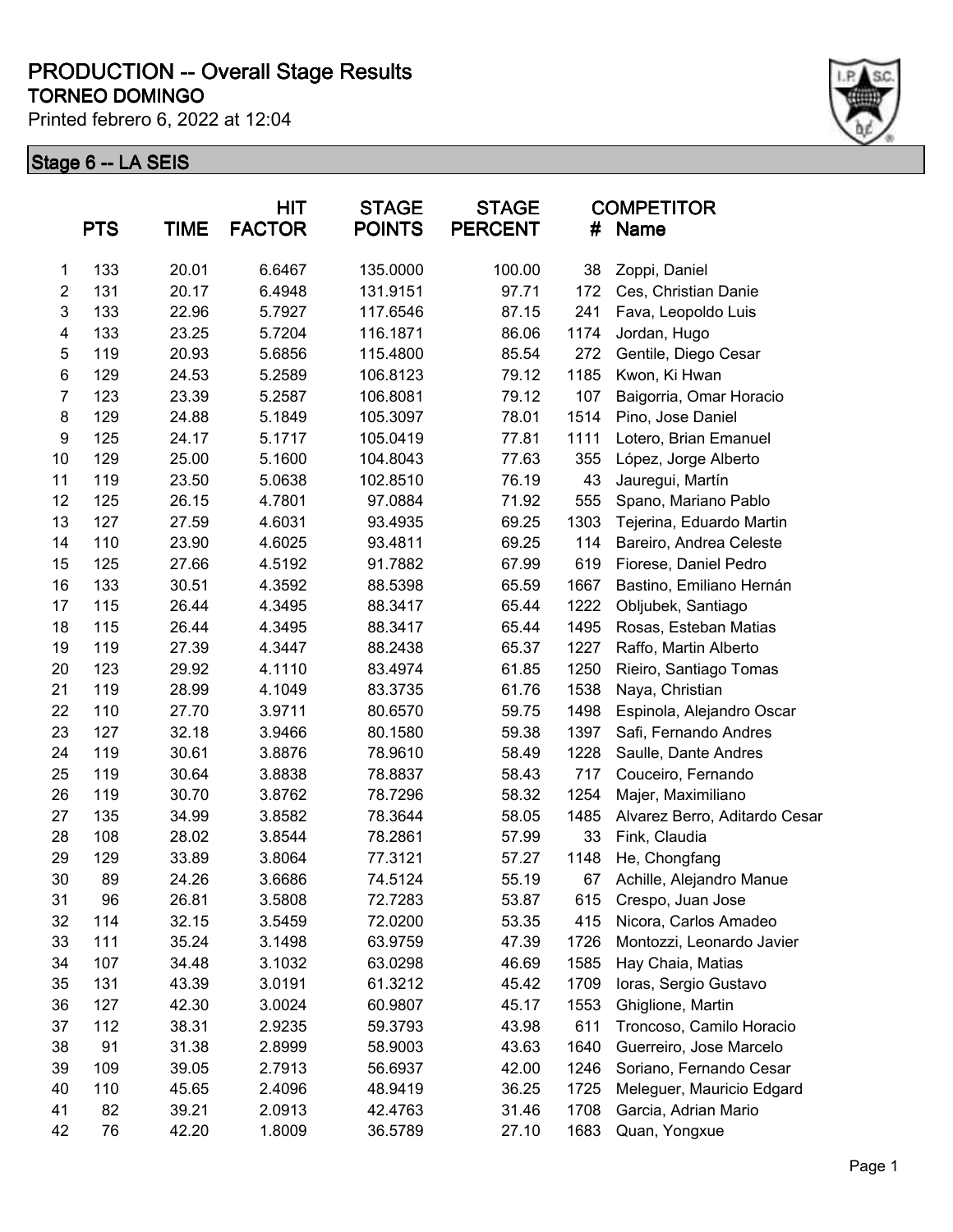

|               | <b>PTS</b> |       | <b>HIT</b><br>TIME FACTOR | <b>STAGE</b><br><b>POINTS</b> | <b>STAGE</b><br><b>PERCENT</b> |     | <b>COMPETITOR</b><br># Name |
|---------------|------------|-------|---------------------------|-------------------------------|--------------------------------|-----|-----------------------------|
|               | 113        | 17.13 | 6.5966                    | 135.0000                      | 100.00                         |     | 799 Silva, Lucas            |
| $\mathcal{P}$ | 115        | 17.50 | 6.5714                    | 134.4846                      | 99.62                          | 267 | Gashu, Juan Andrés          |
| 3             | 129        | 21.63 | 5.9639                    | 122.0523                      | 90.41                          | 957 | Ortelli, Martín             |
|               | 113        | 21.33 | 5.2977                    | 108.4177                      | 80.31                          |     | 116 Barrios, Martin         |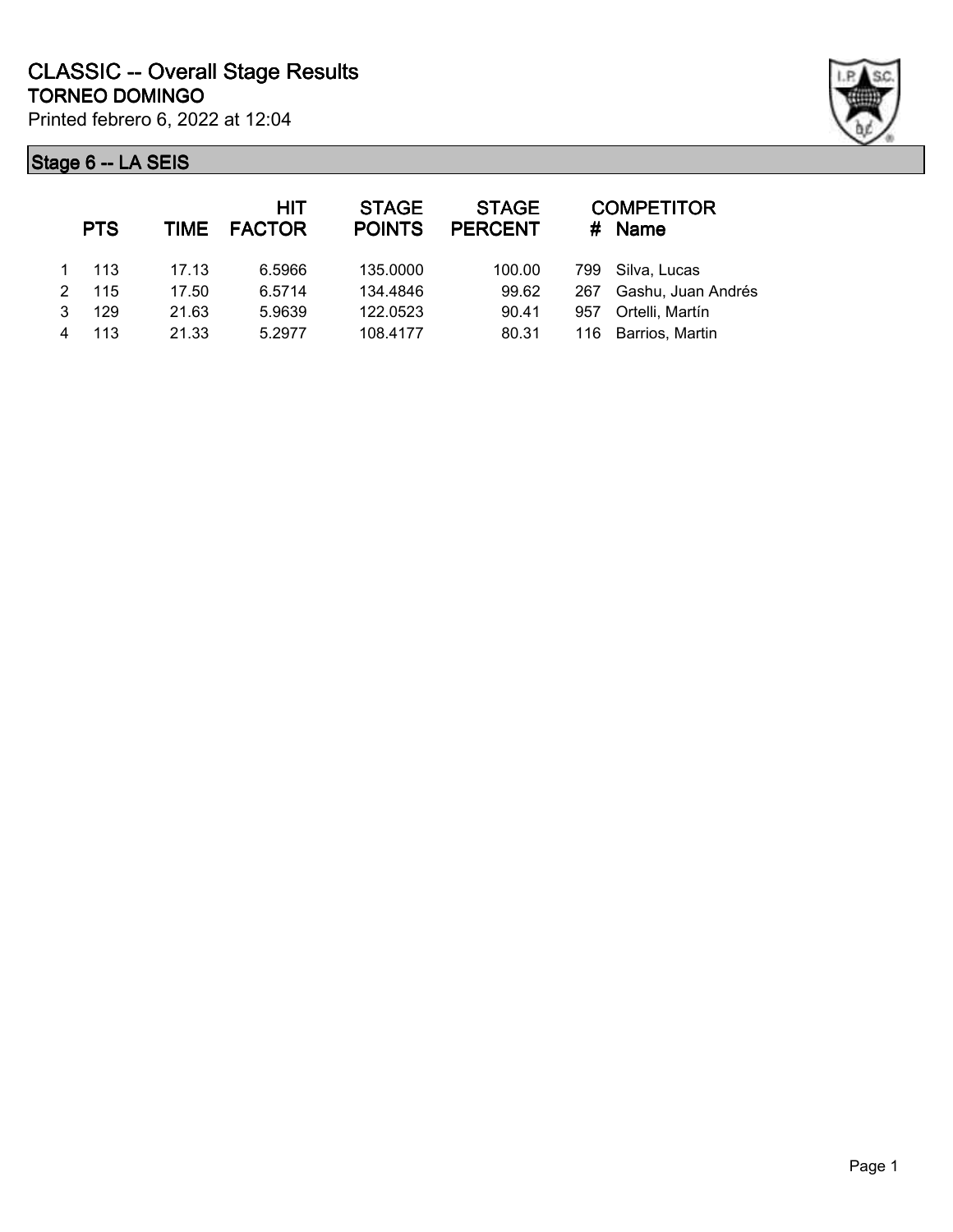

|               | <b>PTS</b> |       | HIT<br>TIME FACTOR | <b>STAGE</b><br><b>POINTS</b> | <b>STAGE</b><br><b>PERCENT</b> | <b>COMPETITOR</b><br>$#$ Name |
|---------------|------------|-------|--------------------|-------------------------------|--------------------------------|-------------------------------|
|               | -114       | 16.81 | 6.7817             | 115.0000                      | 100.00                         | 571 Tondini, Claudio Oscar    |
| $\mathcal{P}$ | 112        | 16.72 | 6.6986             | 113.5906                      | 98.77                          | 464 Ponizio, Leonardo Albert  |
|               | 111        | 17.27 | 6.4273             | 108.9912                      | 94.77                          | 824 Burini, Gustavo Mario     |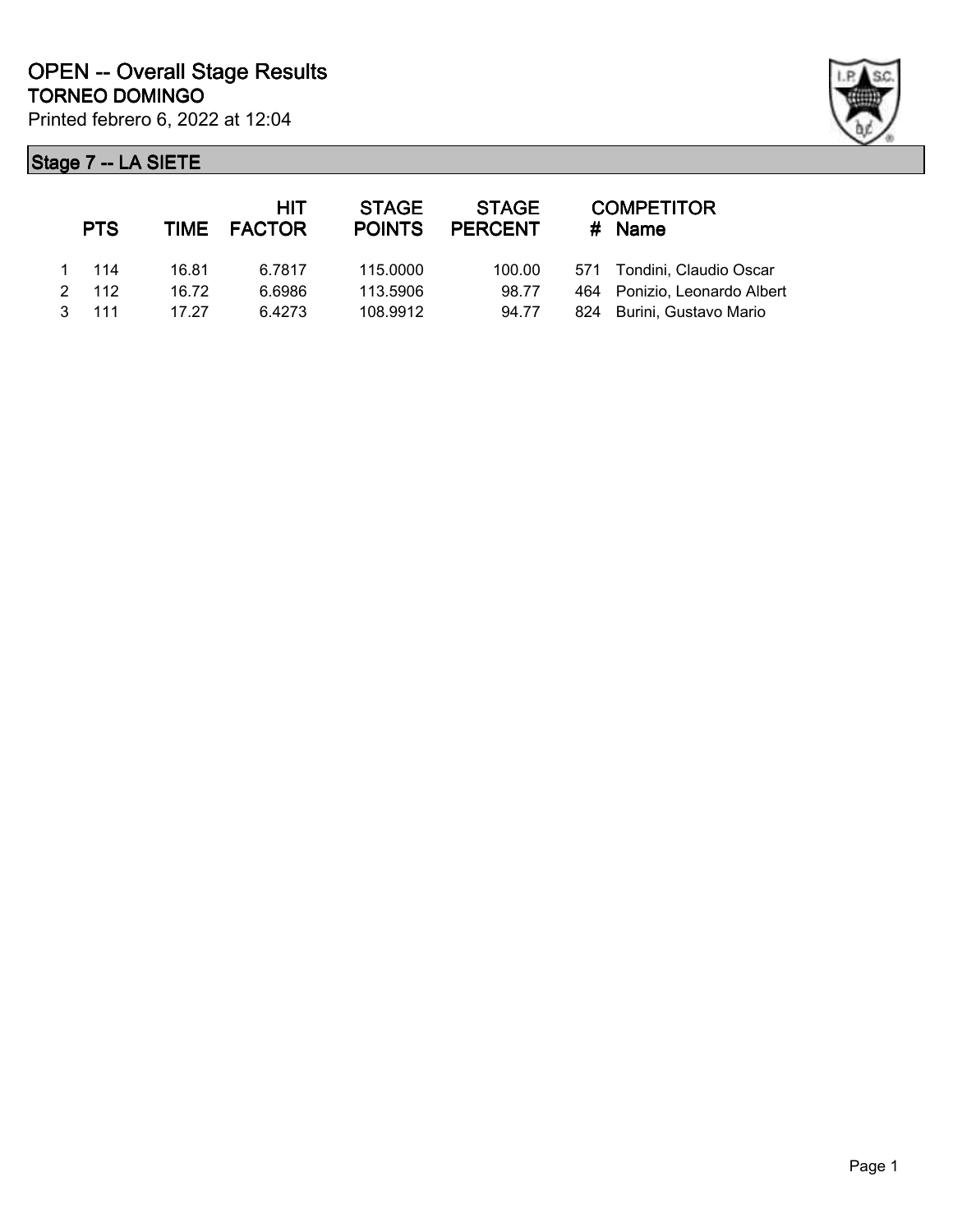

| <b>PTS</b>    |       | <b>HIT</b><br>TIME FACTOR | <b>STAGE</b><br><b>POINTS</b> | <b>STAGE</b><br><b>PERCENT</b> | <b>COMPETITOR</b><br>$#$ Name  |
|---------------|-------|---------------------------|-------------------------------|--------------------------------|--------------------------------|
| $1 \quad 111$ | 18.56 | 5.9806                    | 115.0000                      | 100.00                         | 731 Vargas, Mario Elias        |
| 103           | 19.03 | 5.4125                    | 104.0762                      | 90.50                          | 199 Cots, Gustavo Javier       |
| 110           | 21.95 | 5.0114                    | 96.3632                       | 83.79                          | 398 Minorini Lima, Juan Martín |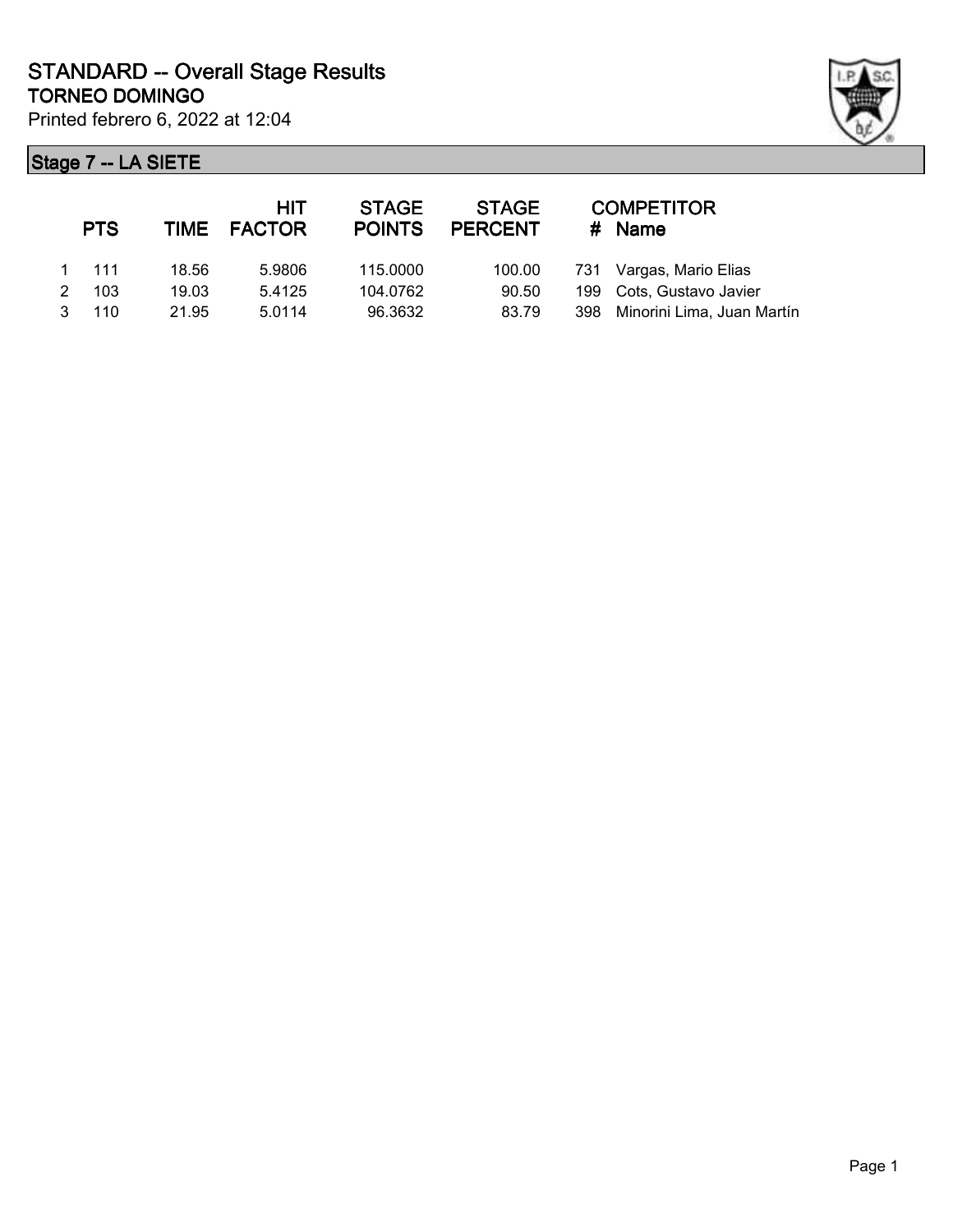Printed febrero 6, 2022 at 12:04



| <b>PTS</b><br>TIME |     | <b>HIT</b><br><b>STAGE</b><br><b>FACTOR</b><br><b>POINTS</b> |        | <b>STAGE</b><br><b>PERCENT</b><br># |        | <b>COMPETITOR</b><br><b>Name</b> |                               |
|--------------------|-----|--------------------------------------------------------------|--------|-------------------------------------|--------|----------------------------------|-------------------------------|
| 1                  | 113 | 17.23                                                        | 6.5583 | 115.0000                            | 100.00 | 38                               | Zoppi, Daniel                 |
| $\overline{2}$     | 109 | 19.63                                                        | 5.5527 | 97.3668                             | 84.67  | 107                              | Baigorria, Omar Horacio       |
| 3                  | 109 | 20.43                                                        | 5.3353 | 93.5541                             | 81.35  | 172                              | Ces, Christian Danie          |
| 4                  | 111 | 22.16                                                        | 5.0090 | 87.8330                             | 76.38  | 241                              | Fava, Leopoldo Luis           |
| 5                  | 115 | 22.98                                                        | 5.0044 | 87.7511                             | 76.31  | 555                              | Spano, Mariano Pablo          |
| $\,6$              | 109 | 21.93                                                        | 4.9704 | 87.1550                             | 75.79  | 1495                             | Rosas, Esteban Matias         |
| 7                  | 109 | 22.16                                                        | 4.9188 | 86.2505                             | 75.00  | 1111                             | Lotero, Brian Emanuel         |
| $\bf 8$            | 94  | 19.13                                                        | 4.9137 | 86.1624                             | 74.92  | 272                              | Gentile, Diego Cesar          |
| $\boldsymbol{9}$   | 111 | 22.96                                                        | 4.8345 | 84.7727                             | 73.72  | 1185                             | Kwon, Ki Hwan                 |
| 10                 | 109 | 22.69                                                        | 4.8039 | 84.2358                             | 73.25  | 1514                             | Pino, Jose Daniel             |
| 11                 | 113 | 24.49                                                        | 4.6141 | 80.9085                             | 70.36  | 355                              | López, Jorge Alberto          |
| 12                 | 109 | 24.01                                                        | 4.5398 | 79.6048                             | 69.22  | 33                               | Fink, Claudia                 |
| 13                 | 113 | 24.91                                                        | 4.5363 | 79.5443                             | 69.17  | 1667                             | Bastino, Emiliano Hernán      |
| 14                 | 113 | 25.21                                                        | 4.4823 | 78.5978                             | 68.35  | 615                              | Crespo, Juan Jose             |
| 15                 | 109 | 24.55                                                        | 4.4399 | 77.8538                             | 67.70  | 1254                             | Majer, Maximiliano            |
| 16                 | 105 | 24.97                                                        | 4.2050 | 73.7353                             | 64.12  | 1227                             | Raffo, Martin Alberto         |
| 17                 | 101 | 24.28                                                        | 4.1598 | 72.9419                             | 63.43  | 1174                             | Jordan, Hugo                  |
| 18                 | 103 | 24.86                                                        | 4.1432 | 72.6509                             | 63.17  | 1303                             | Tejerina, Eduardo Martin      |
| 19                 | 99  | 24.32                                                        | 4.0707 | 71.3800                             | 62.07  | 619                              | Fiorese, Daniel Pedro         |
| 20                 | 101 | 25.83                                                        | 3.9102 | 68.5649                             | 59.62  | 1148                             | He, Chongfang                 |
| 21                 | 113 | 29.98                                                        | 3.7692 | 66.0924                             | 57.47  | 1725                             | Meleguer, Mauricio Edgard     |
| 22                 | 111 | 29.57                                                        | 3.7538 | 65.8228                             | 57.24  | 1228                             | Saulle, Dante Andres          |
| 23                 | 95  | 25.72                                                        | 3.6936 | 64.7675                             | 56.32  | 43                               | Jauregui, Martín              |
| 24                 | 109 | 29.65                                                        | 3.6762 | 64.4624                             | 56.05  | 1250                             | Rieiro, Santiago Tomas        |
| 25                 | 96  | 27.17                                                        | 3.5333 | 61.9564                             | 53.88  | 67                               | Achille, Alejandro Manue      |
| 26                 | 88  | 25.04                                                        | 3.5144 | 61.6244                             | 53.59  | 1222                             | Obljubek, Santiago            |
| 27                 | 111 | 32.31                                                        | 3.4355 | 60.2408                             | 52.38  | 1553                             | Ghiglione, Martin             |
| 28                 | 103 | 30.39                                                        | 3.3893 | 59.4307                             | 51.68  | 717                              | Couceiro, Fernando            |
| 29                 | 111 | 33.41                                                        | 3.3224 | 58.2574                             | 50.66  | 1538                             | Naya, Christian               |
| 30                 | 80  | 27.12                                                        | 2.9499 | 51.7255                             | 44.98  | 1397                             | Safi, Fernando Andres         |
| 31                 | 107 | 36.30                                                        | 2.9477 | 51.6871                             | 44.95  | 1498                             | Espinola, Alejandro Oscar     |
| 32                 | 95  | 32.30                                                        | 2.9412 | 51.5734                             | 44.85  | 1246                             | Soriano, Fernando Cesar       |
| 33                 | 91  | 31.23                                                        | 2.9139 | 51.0945                             | 44.43  | 1585                             | Hay Chaia, Matias             |
| 34                 | 107 | 36.89                                                        | 2.9005 | 50.8604                             | 44.23  | 114                              | Bareiro, Andrea Celeste       |
| 35                 | 113 | 41.73                                                        | 2.7079 | 47.4826                             | 41.29  | 1709                             | Ioras, Sergio Gustavo         |
| 36                 | 111 | 41.30                                                        | 2.6877 | 47.1278                             | 40.98  | 1485                             | Alvarez Berro, Aditardo Cesar |
| 37                 | 92  | 36.62                                                        | 2.5123 | 44.0529                             | 38.31  | 1708                             | Garcia, Adrian Mario          |
| 38                 | 113 | 46.38                                                        | 2.4364 | 42.7221                             | 37.15  | 611                              | Troncoso, Camilo Horacio      |
| 39                 | 107 | 44.61                                                        | 2.3986 | 42.0587                             | 36.57  | 1726                             | Montozzi, Leonardo Javier     |
| 40                 | 75  | 31.32                                                        | 2.3946 | 41.9898                             | 36.51  | 415                              | Nicora, Carlos Amadeo         |
| 41                 | 96  | 40.85                                                        | 2.3501 | 41.2082                             | 35.83  | 1640                             | Guerreiro, Jose Marcelo       |
| 42                 | 66  | 38.72                                                        | 1.7045 | 29.8891                             | 25.99  | 1683                             | Quan, Yongxue                 |